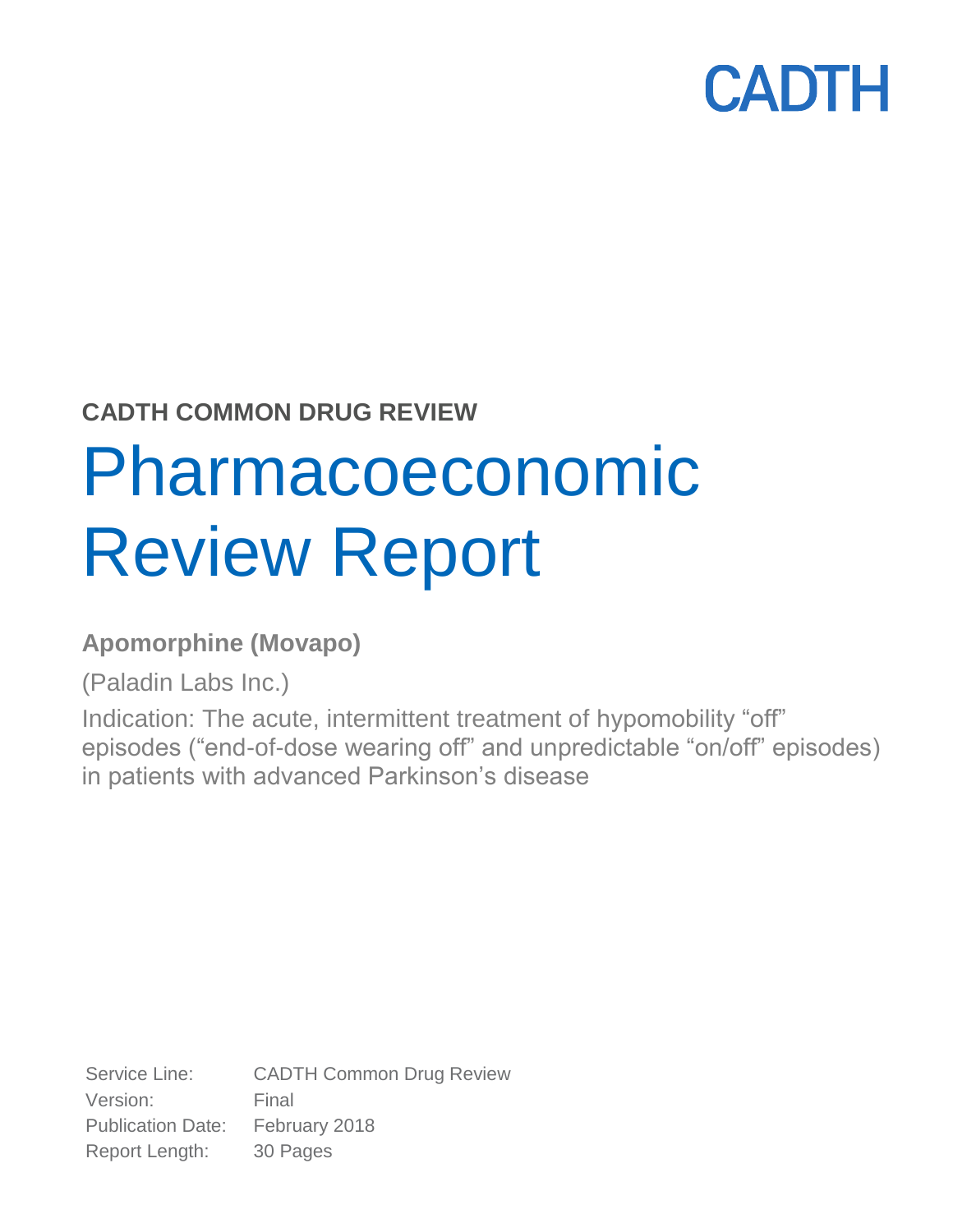**Disclaimer:** The information in this document is intended to help Canadian health care decision-makers, health care professionals, health systems leaders, and policy-makers make well-informed decisions and thereby improve the quality of health care services. While patients and others may access this document, the document is made available for informational purposes only and no representations or warranties are made with respect to its fitness for any particular purpose. The information in this document should not be used as a substitute for professional medical advice or as a substitute for the application of clinical judgment in respect of the care of a particular patient or other professional judgment in any decision-making process. The Canadian Agency for Drugs and Technologies in Health (CADTH) does not endorse any information, drugs, therapies, treatments, products, processes, or services.

While care has been taken to ensure that the information prepared by CADTH in this document is accurate, complete, and up-to-date as at the applicable date the material was first published by CADTH, CADTH does not make any guarantees to that effect. CADTH does not guarantee and is not responsible for the quality, currency, propriety, accuracy, or reasonableness of any statements, information, or conclusions contained in any third-party materials used in preparing this document. The views and opinions of third parties published in this document do not necessarily state or reflect those of CADTH.

CADTH is not responsible for any errors, omissions, injury, loss, or damage arising from or relating to the use (or misuse) of any information, statements, or conclusions contained in or implied by the contents of this document or any of the source materials.

This document may contain links to third-party websites. CADTH does not have control over the content of such sites. Use of third-party sites is governed by the third-party website owners' own terms and conditions set out for such sites. CADTH does not make any guarantee with respect to any information contained on such third-party sites and CADTH is not responsible for any injury, loss, or damage suffered as a result of using such third-party sites. CADTH has no responsibility for the collection, use, and disclosure of personal information by third-party sites.

Subject to the aforementioned limitations, the views expressed herein are those of CADTH and do not necessarily represent the views of Canada's federal, provincial, or territorial governments or any third party supplier of information.

This document is prepared and intended for use in the context of the Canadian health care system. The use of this document outside of Canada is done so at the user's own risk.

This disclaimer and any questions or matters of any nature arising from or relating to the content or use (or misuse) of this document will be governed by and interpreted in accordance with the laws of the Province of Ontario and the laws of Canada applicable therein, and all proceedings shall be subject to the exclusive jurisdiction of the courts of the Province of Ontario, Canada.

The copyright and other intellectual property rights in this document are owned by CADTH and its licensors. These rights are protected by the Canadian *Copyright Act* and other national and international laws and agreements. Users are permitted to make copies of this document for non-commercial purposes only, provided it is not modified when reproduced and appropriate credit is given to CADTH and its licensors.

**About CADTH:** CADTH is an independent, not-for-profit organization responsible for providing Canada's health care decision-makers with objective evidence to help make informed decisions about the optimal use of drugs, medical devices, diagnostics, and procedures in our health care system.

**Funding:** CADTH receives funding from Canada's federal, provincial, and territorial governments, with the exception of Quebec.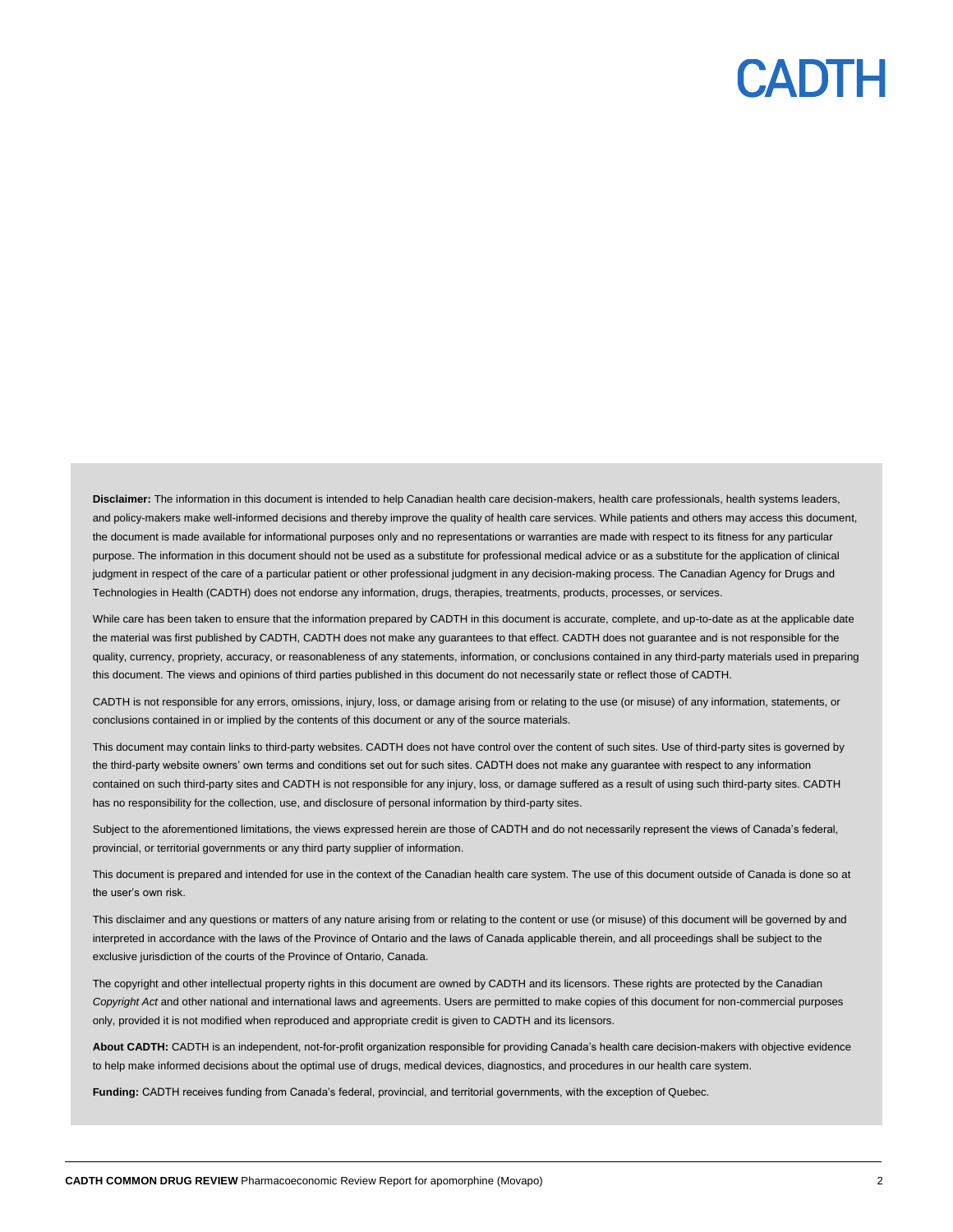

## **Table of Contents**

| <b>Tables</b>                                                                                                                                            |  |
|----------------------------------------------------------------------------------------------------------------------------------------------------------|--|
|                                                                                                                                                          |  |
|                                                                                                                                                          |  |
|                                                                                                                                                          |  |
|                                                                                                                                                          |  |
|                                                                                                                                                          |  |
| Table 6: When Considering Only Costs, Outcomes and Quality of Life, How Attractive Is<br>Apomorphine Plus SoC Relative to SoC Alone (CDR Reanalysis)? 16 |  |
|                                                                                                                                                          |  |
|                                                                                                                                                          |  |
|                                                                                                                                                          |  |
|                                                                                                                                                          |  |
| Table 11: Health Care Resource Use and Unit Costs Used in the Model by "Off" State  20                                                                   |  |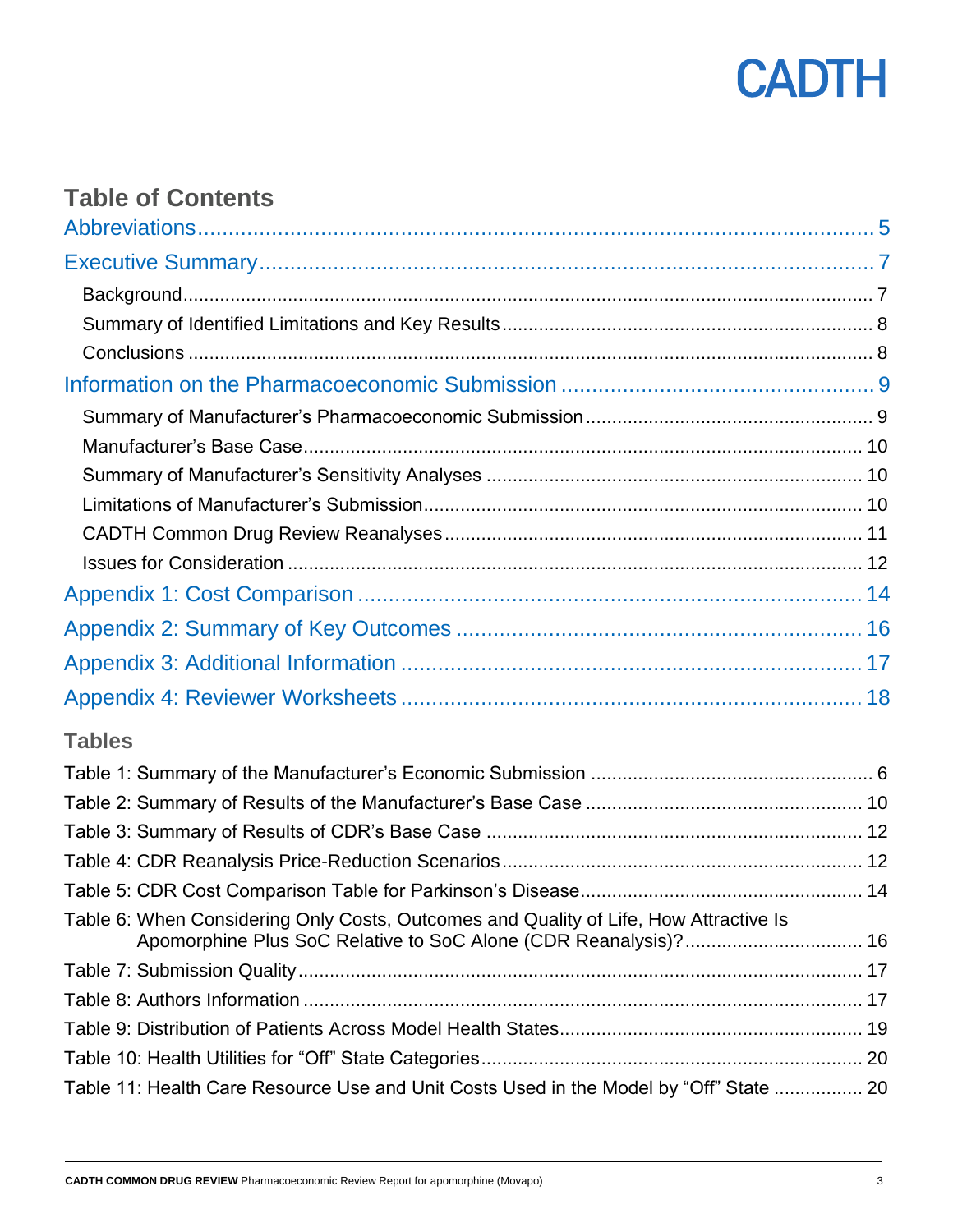| Table 15: Results of the Manufacturer's Probabilistic and Deterministic Base Cases 25 |  |
|---------------------------------------------------------------------------------------|--|
| Table 16: Cost Results of Manufacturer's Base Case Deterministic Analysis             |  |
| Table 17: QALY Accrual in Manufacturer's Base Case Deterministic Analysis             |  |
|                                                                                       |  |
|                                                                                       |  |
| <b>Figure</b>                                                                         |  |
|                                                                                       |  |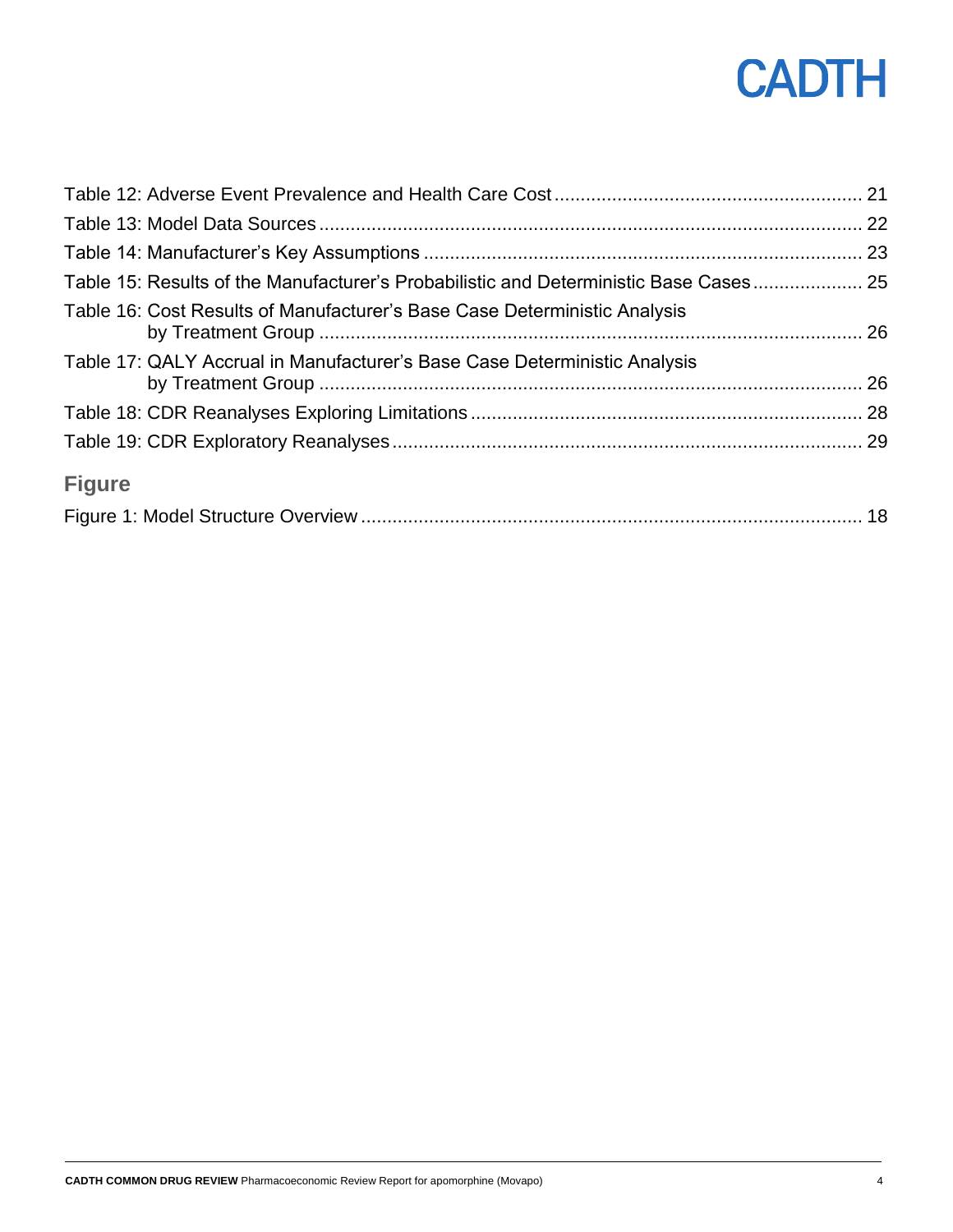## **Abbreviations**

<span id="page-4-0"></span>

| ΔF          | adverse event                   |
|-------------|---------------------------------|
| <b>CDR</b>  | <b>CADTH Common Drug Review</b> |
| H&Y         | Hoehn and Yahr                  |
| ICUR        | incremental cost-utility ratio  |
| PD          | Parkinson's disease             |
| <b>QALY</b> | quality-adjusted life-year      |
| SoC         | standard of care                |
|             | willingness to pay              |
|             |                                 |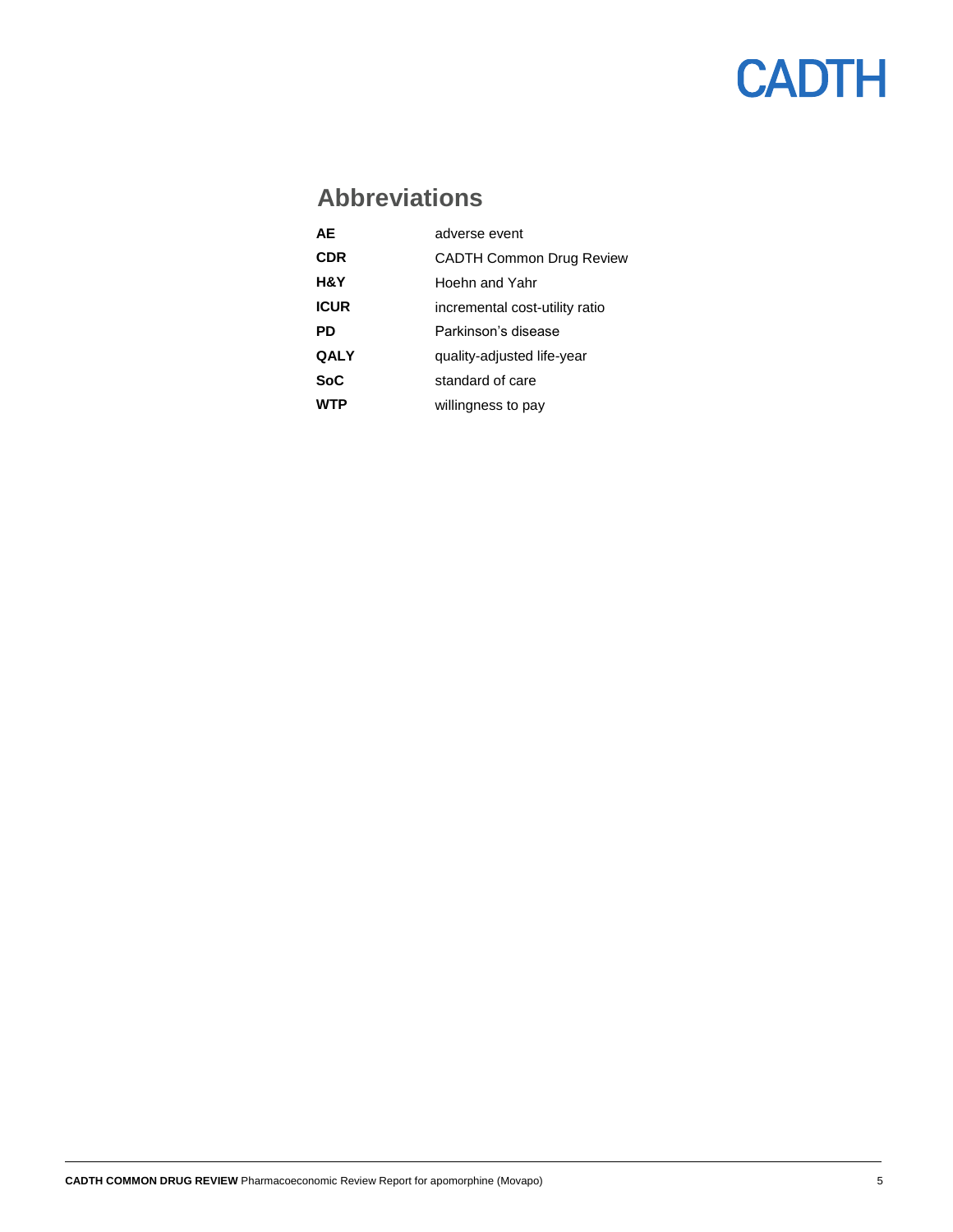| <b>Drug Product</b>                | Apomorphine hydrochloride pen, 10 mg/mL (Movapo)                                                                                                                                                                                                                                                                                                                                                                                                                                                                                                                                                                                                                                                                                                                                                                                                                                                                                                                                                                                                                                                                                                                                                                                                                                     |
|------------------------------------|--------------------------------------------------------------------------------------------------------------------------------------------------------------------------------------------------------------------------------------------------------------------------------------------------------------------------------------------------------------------------------------------------------------------------------------------------------------------------------------------------------------------------------------------------------------------------------------------------------------------------------------------------------------------------------------------------------------------------------------------------------------------------------------------------------------------------------------------------------------------------------------------------------------------------------------------------------------------------------------------------------------------------------------------------------------------------------------------------------------------------------------------------------------------------------------------------------------------------------------------------------------------------------------|
| <b>Study Question</b>              | "What is the cost-effectiveness of apomorphine injections supplied as pre-filled pens (10<br>mg/mL) given as adjunct therapy in the treatment of acute, intermittent hypomobility "off"<br>episodes in patients with advanced PD [Parkinson's disease] compared to SoC [standard of<br>care] oral PD medications?"                                                                                                                                                                                                                                                                                                                                                                                                                                                                                                                                                                                                                                                                                                                                                                                                                                                                                                                                                                   |
| <b>Type of Economic Evaluation</b> | Cost-utility analysis                                                                                                                                                                                                                                                                                                                                                                                                                                                                                                                                                                                                                                                                                                                                                                                                                                                                                                                                                                                                                                                                                                                                                                                                                                                                |
| <b>Target Population</b>           | Adult patients with advanced PD who experience acute, intermittent hypomobility, referred to<br>as "off" episodes                                                                                                                                                                                                                                                                                                                                                                                                                                                                                                                                                                                                                                                                                                                                                                                                                                                                                                                                                                                                                                                                                                                                                                    |
| <b>Treatment</b>                   | Apomorphine pen, dosed as needed, as adjunct to SoC PD medications (e.g., levodopa,<br>dopamine agonists, MAO-B inhibitors, COMT inhibitors)                                                                                                                                                                                                                                                                                                                                                                                                                                                                                                                                                                                                                                                                                                                                                                                                                                                                                                                                                                                                                                                                                                                                         |
| <b>Outcome</b>                     | QALYs                                                                                                                                                                                                                                                                                                                                                                                                                                                                                                                                                                                                                                                                                                                                                                                                                                                                                                                                                                                                                                                                                                                                                                                                                                                                                |
| Comparator(s)                      | SoC (oral PD medications alone)                                                                                                                                                                                                                                                                                                                                                                                                                                                                                                                                                                                                                                                                                                                                                                                                                                                                                                                                                                                                                                                                                                                                                                                                                                                      |
| <b>Perspective</b>                 | Canadian publicly funded health-care payer                                                                                                                                                                                                                                                                                                                                                                                                                                                                                                                                                                                                                                                                                                                                                                                                                                                                                                                                                                                                                                                                                                                                                                                                                                           |
| <b>Time Horizon</b>                | 5 years                                                                                                                                                                                                                                                                                                                                                                                                                                                                                                                                                                                                                                                                                                                                                                                                                                                                                                                                                                                                                                                                                                                                                                                                                                                                              |
| <b>Results for Base Case</b>       | $ICUR = $72,705$ per QALY                                                                                                                                                                                                                                                                                                                                                                                                                                                                                                                                                                                                                                                                                                                                                                                                                                                                                                                                                                                                                                                                                                                                                                                                                                                            |
| <b>Key Limitations</b>             | CDR identified the following key limitations:<br>• Reduction in time spent in "off" state overestimated: The model derived its only efficacy<br>parameter from an SR with heterogeneous studies and patient populations, which used<br>oversimplified meta-analytic methods, resulting in an effect substantially larger than that<br>seen in the available RCT.<br>• Change in effect over time not considered: the model did not allow for disease progression<br>or the attenuation of response over time, or for discontinuation of treatment due to lack or<br>loss of efficacy or intolerable AEs.<br>• Model structure does not accurately reflect the heterogeneity of the condition: All patients<br>in the model were assumed to have a disease severity of H&Y stage of 3.6, which does not<br>consider the relationship between H&Y stage and "off" time, and the impact on treatment<br>efficacy, dosing, disease progression, mortality, AEs, health care resource use, or utilities<br>based on severity of disease.<br>• Dose of apomorphine is underestimated: The manufacturer's base case is based on the<br>average dose from the previously mentioned SR, which is not aligned to reflect wastage<br>based on the dosing requirements in the product monograph. |
| <b>CDR Estimate</b>                | CDR addressed these limitations where possible by using the mean reduction in time spent in<br>the "off" state from the available RCT, incorporating disease progression as per previously<br>published PD models, and incorporating wastage as outlined in the product monograph.<br>CDR's base-case reanalysis estimated the cost-effectiveness of apomorphine + SoC<br>compared with SoC to be \$242,004. A price reduction of almost 50% would be required for<br>apomorphine to achieve an ICUR less than \$100,000 per QALY, and 65% to cost less than<br>\$50,000 per QALY.                                                                                                                                                                                                                                                                                                                                                                                                                                                                                                                                                                                                                                                                                                   |

### <span id="page-5-0"></span>**Table 1: Summary of the Manufacturer's Economic Submission**

AE = adverse event; CDR = CADTH Common Drug Review; COMT = catechol-O-methyltransferase; H&Y = Hoehn and Yahr; ICUR = incremental cost-utility ratio; MAO-B = monoamine oxidase B; PD = Parkinson's disease; QALY = quality-adjusted life-year; RCT = randomized controlled trial; SoC = standard of care; SR = systematic review.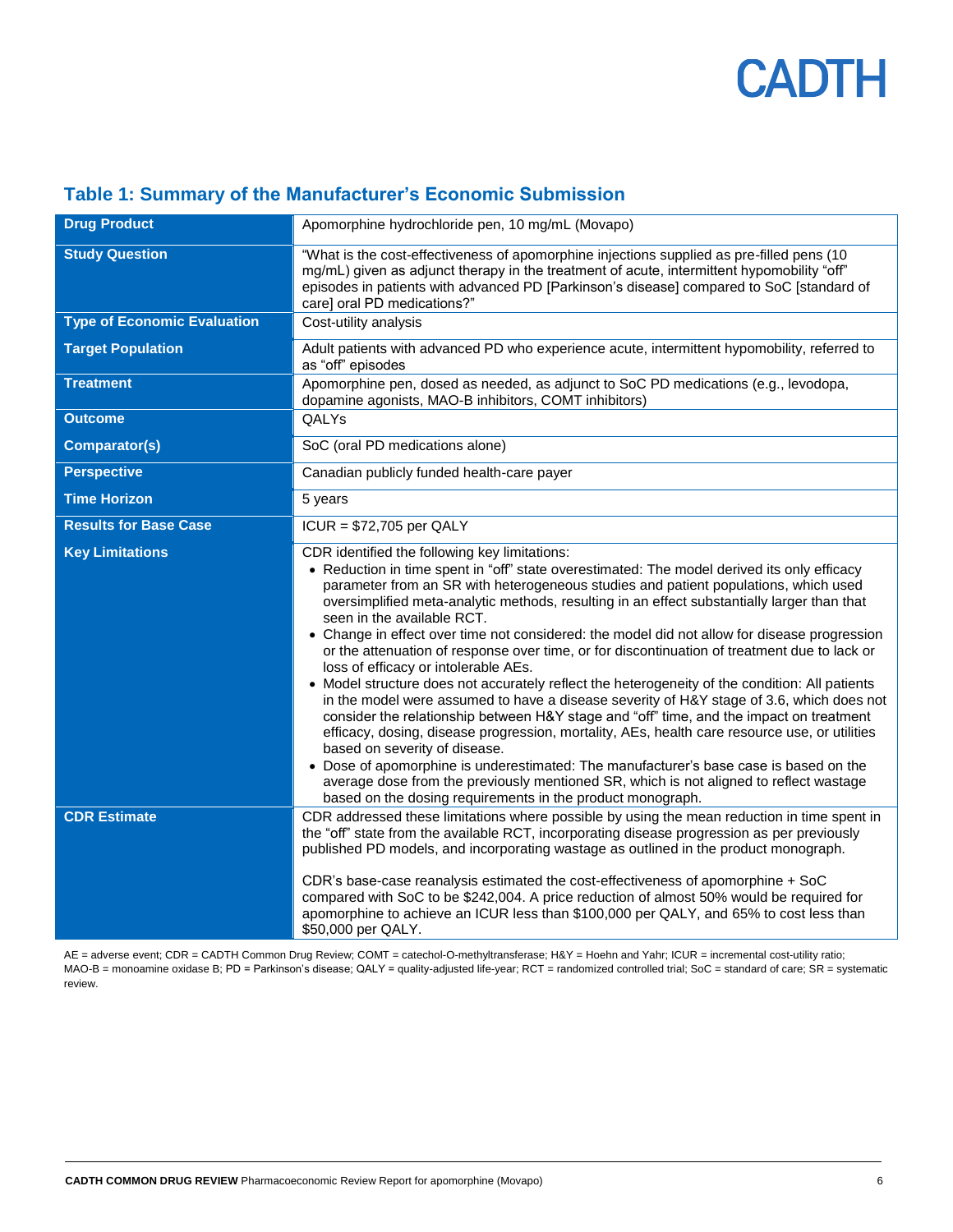<span id="page-6-1"></span><span id="page-6-0"></span>

| <b>Drug</b>                  | Apomorphine hydrochloride (Movapo)                                                                                                                                                 |
|------------------------------|------------------------------------------------------------------------------------------------------------------------------------------------------------------------------------|
| <b>Indication</b>            | The acute, intermittent treatment of hypomobility "off" episodes ("end-of-dose wearing off" and<br>unpredictable "on/off" episodes) in patients with advanced Parkinson's disease. |
| <b>Reimbursement Request</b> | As per indication                                                                                                                                                                  |
| <b>Dosage Form</b>           | Pre-filled pens, 10 mg/mL, 3 mL                                                                                                                                                    |
| <b>NOC Date</b>              | November 22, 2016                                                                                                                                                                  |
| <b>Manufacturer</b>          | Paladin Labs, Inc.                                                                                                                                                                 |

### **Executive Summary**

### **Background**

Apomorphine (Movapo) is a dopamine agonist indicated in Canada for the acute, intermittent treatment of hypomobility "off" episodes ("end-of-dose wearing off" and unpredictable "on/off" episodes) in patients with advanced Parkinson's disease (PD).<sup>1</sup> It is available in 3 mL (30 mg) pre-filled disposable multi-dose pens for subcutaneous injection at a submitted price of \$42.95 per pen or \$1.43 per mg. $^2$  The recommended starting dose of apomorphine is 0.2 mL (2 mg) as needed to treat recurring "off" episodes, to be titrated by 0.1 mL (1 mg) every few days on the basis of effectiveness and tolerance up to a maximum dose of 0.6 mL (6 mg). The total daily dose should not exceed 2 mL (20 mg). Apomorphine pens should be discarded 48 hours after first use. A non-5HT3 antagonist concomitant antiemetic should be started at least two days prior to the initial dose of apomorphine and continued based on dosing recommendations for the antiemetic, and reassessed periodically.<sup>1</sup>

The manufacturer submitted a cost-utility analysis comparing apomorphine (with concomitant domperidone) as an adjunct to standard of care (SoC) oral therapy versus SoC alone for the treatment of "off" episodes in patients with advanced PD. $^2$  The manufacturer's base case was a probabilistic analysis conducted from the perspective of a Canadian health care payer over a five-year time horizon, with costs and benefits after one year discounted at a rate of 1.5%. The model consisted of four "off" health states based on quartiles of waking time spent in "off" state and death. Patients entered the model in one of the four health states. Those in the apomorphine group transitioned toward a less severe "off" state after the first one-year cycle based on the findings of a published systematic review,<sup>3</sup> while those in the SoC group remained in their original "off" state. With the exception of mortality, no transitions occurred after the first cycle. For the purpose of utility estimates and resource use, all patients were assumed to have a Hoehn and Yahr (H&Y) stage of 3.6 based on the same systematic review;<sup>3</sup> H&Y stage was not otherwise considered in the model. As SoC was assumed to be the same between groups, only adverse events (AEs) associated with apomorphine were included, with utility decrements and resource costs applied for two months in the first year of treatment.

The base-case results of the manufacturer's cost-utility analysis reported an incremental cost-utility of \$72,705 per quality-adjusted life-year (QALY). Apomorphine was associated with a higher cost driven by the drug cost of apomorphine and more QALYs due to patients in the apomorphine group transitioning to less severe "off" states with higher utilities and remaining there for the remainder of the time horizon. No difference in total life-years was reported between treatments. At a willingness to pay (WTP) threshold of \$50,000 per QALY,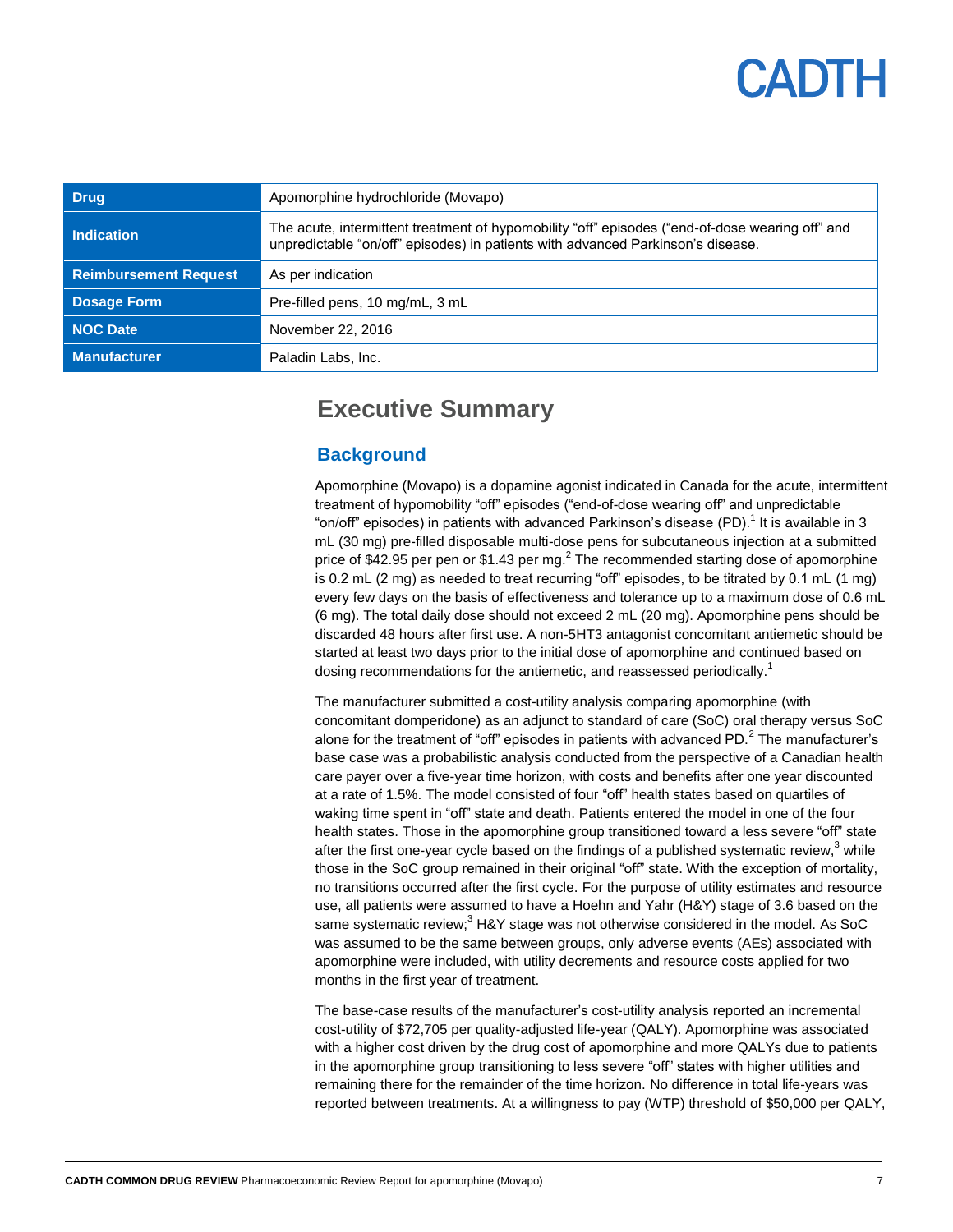## **ANTH**

the probability of apomorphine plus SoC being cost-effective compared with SoC alone was reported to be 27%, while at a WTP of \$100,000, the probability of being cost-effective increased to 67%.

### <span id="page-7-0"></span>**Summary of Identified Limitations and Key Results**

The CADTH Common Drug Review (CDR) identified several key limitations with the model submitted by the manufacturer.

Firstly, the model structure did not consider H&Y stages independently or the relationship between discrete H&Y stages and "off" time, which may impact efficacy, dosing, disease progression, mortality, AEs, health care resource use, or utilities based on severity of disease. Furthermore, the appropriateness of a systematic review with heterogeneous studies and patient populations and oversimplified meta-analysis methods as the source of the model's only efficacy input is highly uncertain. Moreover, the model did not allow for disease progression or the attenuation of response over time, or for discontinuation of treatment due to lack or loss of efficacy or intolerable AEs. Additionally, the long-term efficacy of apomorphine is associated with uncertainty. Finally, the manufacturer's base case assumed the average dose from the previously mentioned systematic review, which is inconsistent with the Health Canada–recommended storage and stability instructions in the product monograph.<sup>1</sup>

CDR attempted to address these issues. The CDR base-case analysis included "off" state transitions derived from those used in previous models $4.5$  to incorporate progression, efficacy (mean reduction in time spent in the "off" state) as measured in the longest randomized controlled trial, <sup>6,7</sup> and medication costs consistent with the product monograph's pen disposal recommendations. In this analysis, the incremental cost-utility ratio (ICUR) of apomorphine plus SoC compared with SoC alone was \$242,004 per QALY.

### <span id="page-7-1"></span>**Conclusions**

CDR undertook a base case reanalysis based on changes to the following parameters: lower reduction in "off" time, inclusion of disease progression (as possible given the model structure), and increasing the daily dose to 15 mg per day. CDR was unable to test the impact of a model structure that considered distinct H&Y stages and discontinuation of treatment, which leads to uncertainty in the CDR base case ICUR.

Reanalyses by CDR concluded that, at the submitted price, the base case ICUR for apomorphine plus SoC compared with SoC alone is \$242,004 per QALY. Apomorphine had a 0% probability of being cost-effective at a WTP threshold below \$100,000 per QALY. A price reduction of almost 50% would be required for apomorphine to achieve an ICUR less than \$100,000 per QALY and 65% to cost less than \$50,000 per QALY.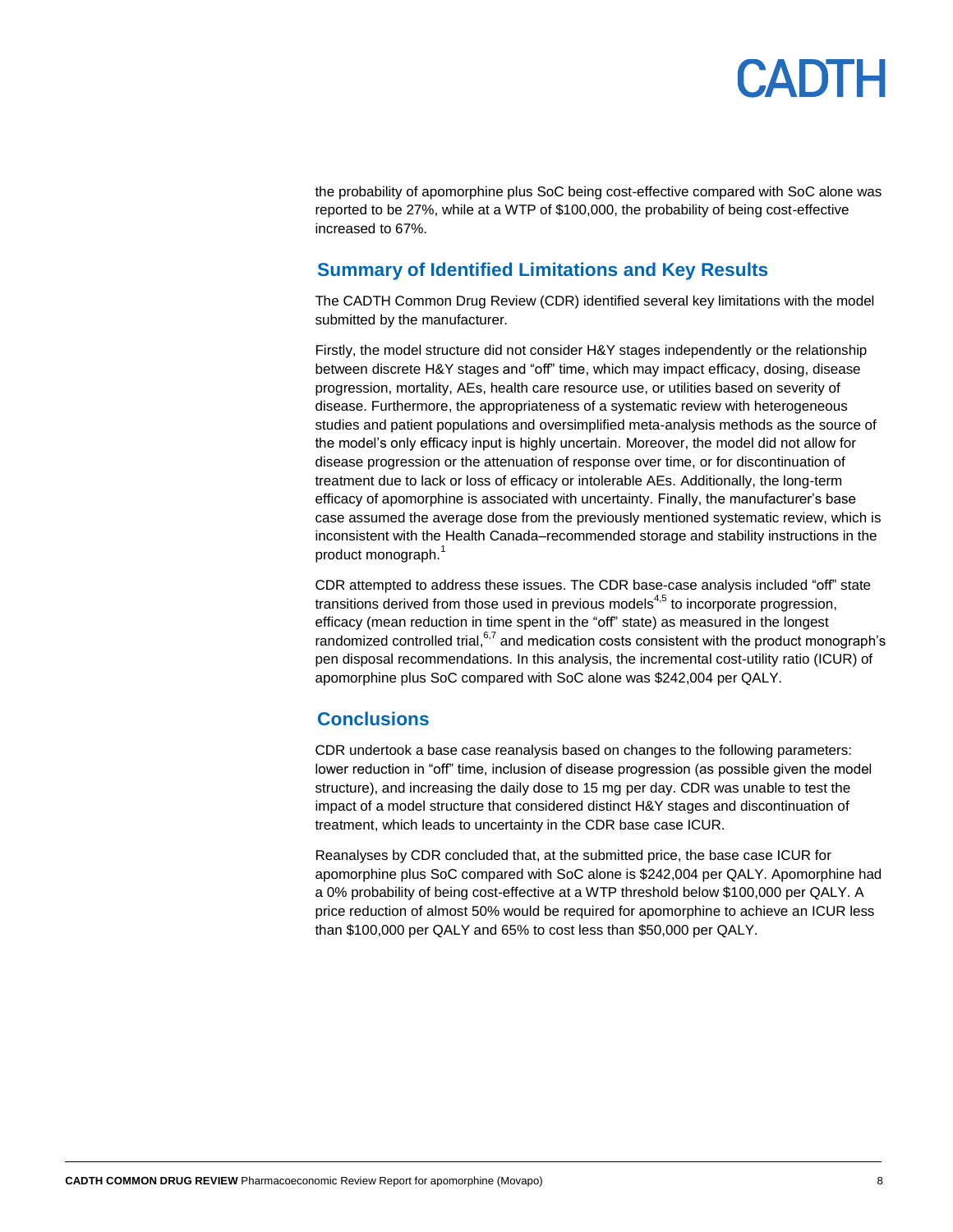## **ANTL**

### <span id="page-8-0"></span>**Information on the Pharmacoeconomic Submission**

#### <span id="page-8-1"></span>**Summary of Manufacturer's Pharmacoeconomic Submission**

The manufacturer submitted a Markov state-transition model comparing apomorphine (used concomitantly with domperidone) as an adjunct to the standard of care (SoC; oral therapy for Parkinson's disease [PD]) versus SoC alone for the treatment of "off" episodes in patients with advanced PD.<sup>2</sup> The base case was a probabilistic analysis of 5,000 simulations using a five-year time horizon with yearly cycles conducted from the perspective of a Canadian health care payer. Costs and benefits were discounted after one year at a rate of 1.5%. A half-cycle correction was incorporated.

The model consisted of four "off" health states based on quartiles of waking time spent in "off" state and death; patients entered the model in one of the four health states (se[e Figure](#page-17-1)  [1\)](#page-17-1).

The initial distribution of patients within the health states was derived from the mean baseline hours spent in the "off" state of 5.86 (standard deviation, 0.5) hours per day reported in a double-blind 28-day randomized controlled trial (APO 202; Dewey et al.  $[2001]$ <sup>6,7</sup> and an assumption that patients are awake for 16 hours per day. The apomorphine group transitioned toward a less severe "off" state after the first one-year cycle, with the proportions in each state based on the reduction in time spent in the "off" state reported in a published systematic review (Deleu et al. [2004]<sup>3</sup>), while those in the SoC group remained in their original "off" state. With the exception of mortality, which was based on Statistics Canada 2010-2012 life tables and adjusted based on the relative risk of death for patients with PD reported in Liou et al. (2009),<sup>8</sup> no further transitions were allowed after the first cycle. Patients neither improved nor progressed in terms of disease severity or time spent in the "off" state for the remainder of the model, nor did any patients discontinue treatment.

All patients in the manufacturer's model were assumed to have a disease severity score (measured by Hoehn & Yahr [H&Y] stage) of 3.6 based on Deleu et al. (2004).<sup>3</sup> As previous models and the studies used by the manufacturer as data sources<sup>4,5,8-10</sup> reported results by each H&Y stage, the manufacturer interpolated inputs from H&Y stages 3 and 4 from these sources to estimate values for H&Y 3.6.

Utility estimates for each of the "off" stages were interpolated from those used in Lowin et al.  $(2011).$ <sup>5</sup>

Health care utilization was assumed to vary between "off" stages based on the results of a UK observational study, Findley et al. (2011),  $^9$  and again an estimate for patients at H&Y stage 3.6 was interpolated from stage-specific data (see [Table 11\)](#page-19-1). Costs for health care use were from the Ontario Case Costing Initiative in 2010-2011,<sup>11</sup> and physician visit and diagnostic scan costs were taken from the Ontario Schedule of Benefits for Physician Services.<sup>12</sup>

As SoC was assumed the same in both treatment groups, only adverse events (AEs) associated with apomorphine were included in the manufacturer's model. AE incidence was as reported in the product monograph,<sup>1</sup> based on those observed in Dewey et al. (2001).  $6.7$ Utility decrements were applied for two months in the first year of apomorphine treatment for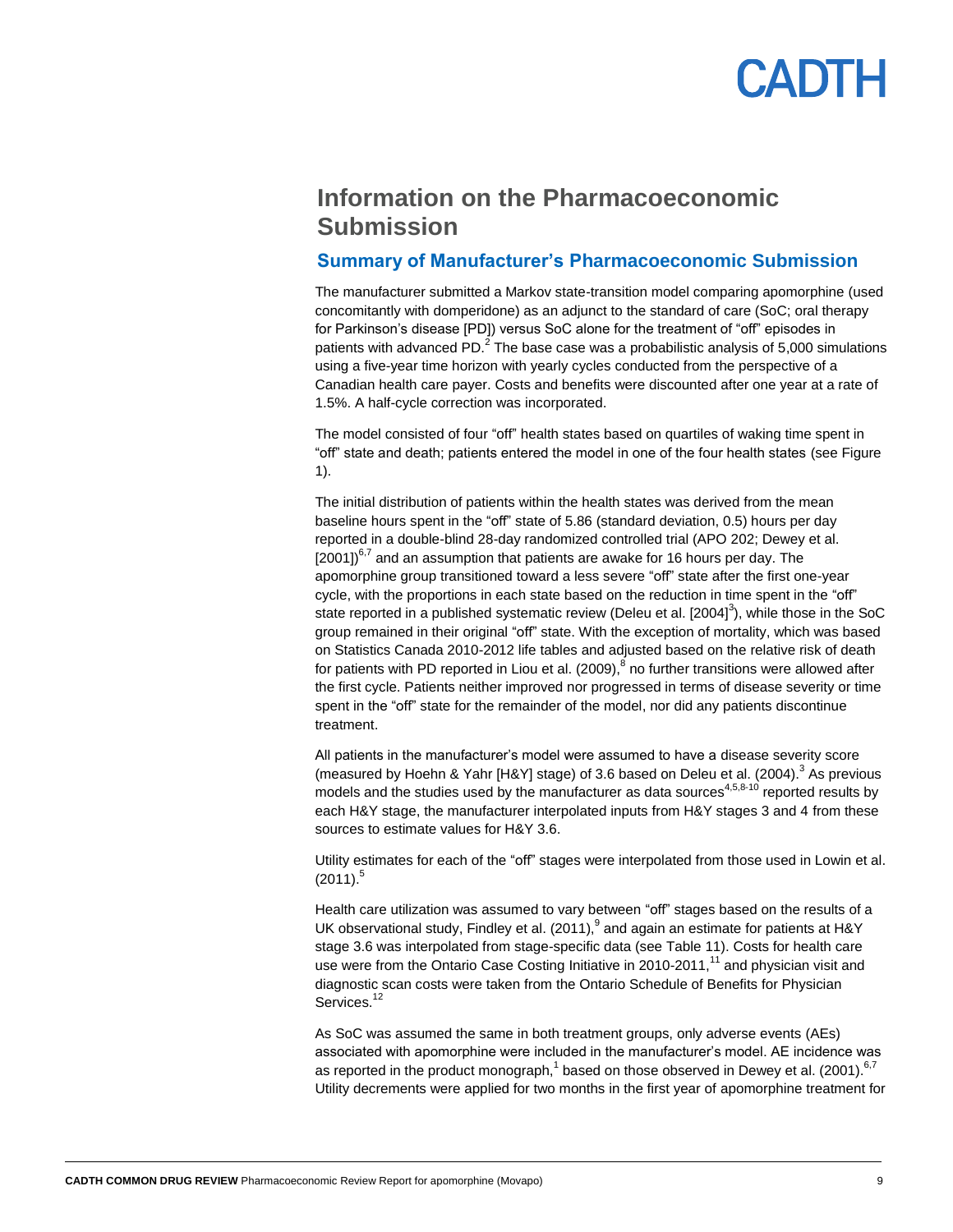select AEs using values reported by Walter and Odin (2015). $<sup>4</sup>$  Health care resource costs for</sup> all AEs were also assumed to occur over the two-month duration [\(Table 12\)](#page-20-0).

### **Manufacturer's Base Case**

The manufacturer's base case results reported an incremental cost-utility of \$72,705 per quality-adjusted life-year (QALY) [\(Table 2\)](#page-9-3).The difference in costs was driven by the higher cost of apomorphine and domperidone compared with SoC, while the difference in QALYs was driven by patients in the apomorphine group transitioning to better "off" states with higher utilities and remaining there for the remainder of the time horizon [\(Table 15\)](#page-24-0). The manufacturer noted that no difference in total life-years was found between treatment groups. At a willingness to pay (WTP) threshold of \$50,000 per QALY, the probability of apomorphine plus SoC being cost-effective compared with SoC alone is 27%, while at a WTP of \$100,000, the probability of being cost-effective is 67% [\(Table 2\)](#page-9-3).

### <span id="page-9-3"></span><span id="page-9-0"></span>**Table 2: Summary of Results of the Manufacturer's Base Case**

|                                   | <b>Total Costs (\$)</b> | <b>∣Incremental Cost</b> ∶<br>of Apomorphine | <b>Total QALYs</b> | <b>Incremental</b><br><b>QALYs of</b><br><b>Apomorphine</b> | <b>Incremental</b><br><b>Cost Per QALY</b><br>(\$) |
|-----------------------------------|-------------------------|----------------------------------------------|--------------------|-------------------------------------------------------------|----------------------------------------------------|
| Standard of Care                  | 66.269                  |                                              | 1.86               |                                                             |                                                    |
| Apomorphine +<br>Standard of Care | 83.868                  | 17.599                                       | 2.10               | 0.24                                                        | 72.705                                             |

QALY = quality-adjusted life-year.

Note: Costs and QALYs discounted at 1.5% after the first year.

<span id="page-9-2"></span><span id="page-9-1"></span>Source: Manufacturer's pharmacoeconomic submission.<sup>2</sup>

The manufacturer also conducted a deterministic analysis, resulting in an incremental cost per QALY of \$72,300.

### **Summary of Manufacturer's Sensitivity Analyses**

The manufacturer conducted probabilistic scenario analyses varying the time horizon, discount rate, relative effectiveness of apomorphine in terms of percentage reduction in time spent in an "off" state, and apomorphine dose. The model was most sensitive to changes in the efficacy of apomorphine and the dosage used per day. Varying the reduction in time spent in an "off" state from 58% to 33% led to an incremental cost-utility ratio (ICUR) range of \$52,302 to \$128,718 per QALY, while varying the apomorphine dose per day from 9 mg to 15 mg led to an ICUR range of \$38,779 to \$97,470 per QALY.

### **Limitations of Manufacturer's Submission**

**Model structure does not accurately reflect the heterogeneity of the condition:** In the submitted model, all patients were assumed to have a disease severity of H&Y stage 3.6; thus, data were interpolated from multiple sources, rather than considered as discrete H&Y stage–based health states as has been done in previous PD models. Given that the stages of disease are considered as discrete categories in practice, using a single interpolated disease severity score is not appropriate because it does not consider the relationship between H&Y stage and "off" time and the impact on treatment efficacy, dosing, progression, mortality, AEs, health care resource utilization, or utilities based on severity of disease, or allow these considerations to be explored. Additionally, the use of a one-year cycle length is not sufficiently granular to reflect how PD is treated in Canadian practice,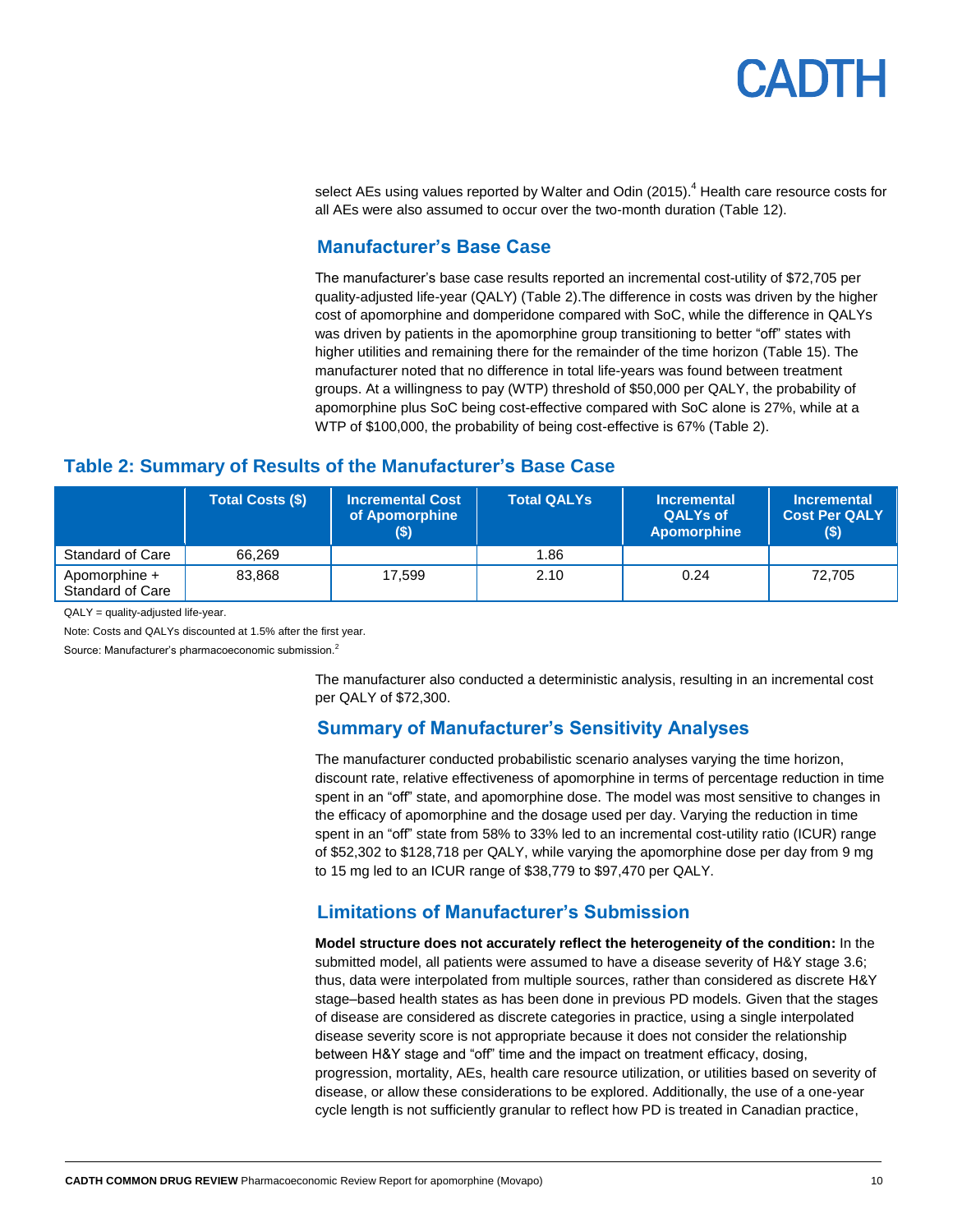## PADTH

based on feedback from the clinical expert consulted by the CADTH Common Drug Review (CDR), and differs from previous advanced PD models.<sup>4,5,10</sup>

**Reduction in time spent in "off" state is overestimated:** For efficacy, the manufacturer's model used the "synopsis" result for reduction in time spent in the "off" state from a 2004 descriptive systematic review<sup>3</sup> of intermittent apomorphine use. The methods used to derive this result are unclear and do not appear to be from a formal meta-analyses, nor do attempts to control for heterogeneity between study types or patient populations appear to have been made. CDR considered it more appropriate to use a 29% mean time spent in the "off" state reduction calculated from the 28-day APO 202 trial (Dewey et al. [2001][, Table 18\)](#page-27-0) $^{6,7}$ .

**Disease progression is not considered in the model:** PD is a chronic and progressive disease where patient health and quality of life worsen over time.<sup>13</sup> Additionally, treatments for PD tend to lose efficacy as the disease progresses.<sup>13</sup> The manufacturer's model does not account for either of these factors. After the first cycle, where patients receiving apomorphine may transition into a better "off" state, no further transitions take place with the exception of mortality; patients remain in their assigned "off" states for the entire time horizon or until they die. The assumptions that treatment efficacy and quality of life remain constant over the duration of the model are unlikely to be appropriate based on feedback from the clinical expert consulted by CADTH and previously published economic evaluations for advanced PD. CDR reviewers incorporated transition probabilities between "off" states derived from a previous model<sup>4</sup> to more accurately reflect disease progression [\(Table 18\)](#page-27-0).

**Discontinuation not incorporated:** The manufacturer's model does not allow for patients to discontinue treatment with apomorphine due to lack or loss of efficacy or to intolerable side effects or AEs. This is unlikely to reflect clinical practice, based on feedback from the clinical expert, patient input, and discontinuation rates from the clinical trials.

**Dosing of apomorphine is underestimated:** The manufacturer's base case used the average dose reported in Deleu et al.  $(2004)^3$  of 12.5 mg per day of apomorphine. The manufacturer did not consider the potential wastage, given that the product monograph<sup>1</sup> states that opened apomorphine pens should be discarded after 48 hours. When used as recommended (and assuming patients do not require 20 mg per day for multiple days), patients will use or discard 15 mg per day of apomorphine (a 30 mg vial every 2 days). If more than one vial every two days is required, the incremental cost of apomorphine will be greater than estimated.

#### <span id="page-10-0"></span>**CADTH Common Drug Review Reanalyses**

As described above, CDR reviewers considered the 29% mean reduction in time spent in the "off" state calculated from Dewey et al. (2001) $6.7$  to be a more reliable measure of efficacy than the 46% reported in Deleu et al.  $(2004)^3$ . Additionally, CDR considered the inclusion of disease progression in terms of increasing time spent in "off" periods over time as described in Walter and Odin  $(2015)$ ,  $4$  and apomorphine dosing consistent with the product stability described in the product monograph (15 mg per day) to be more appropriate.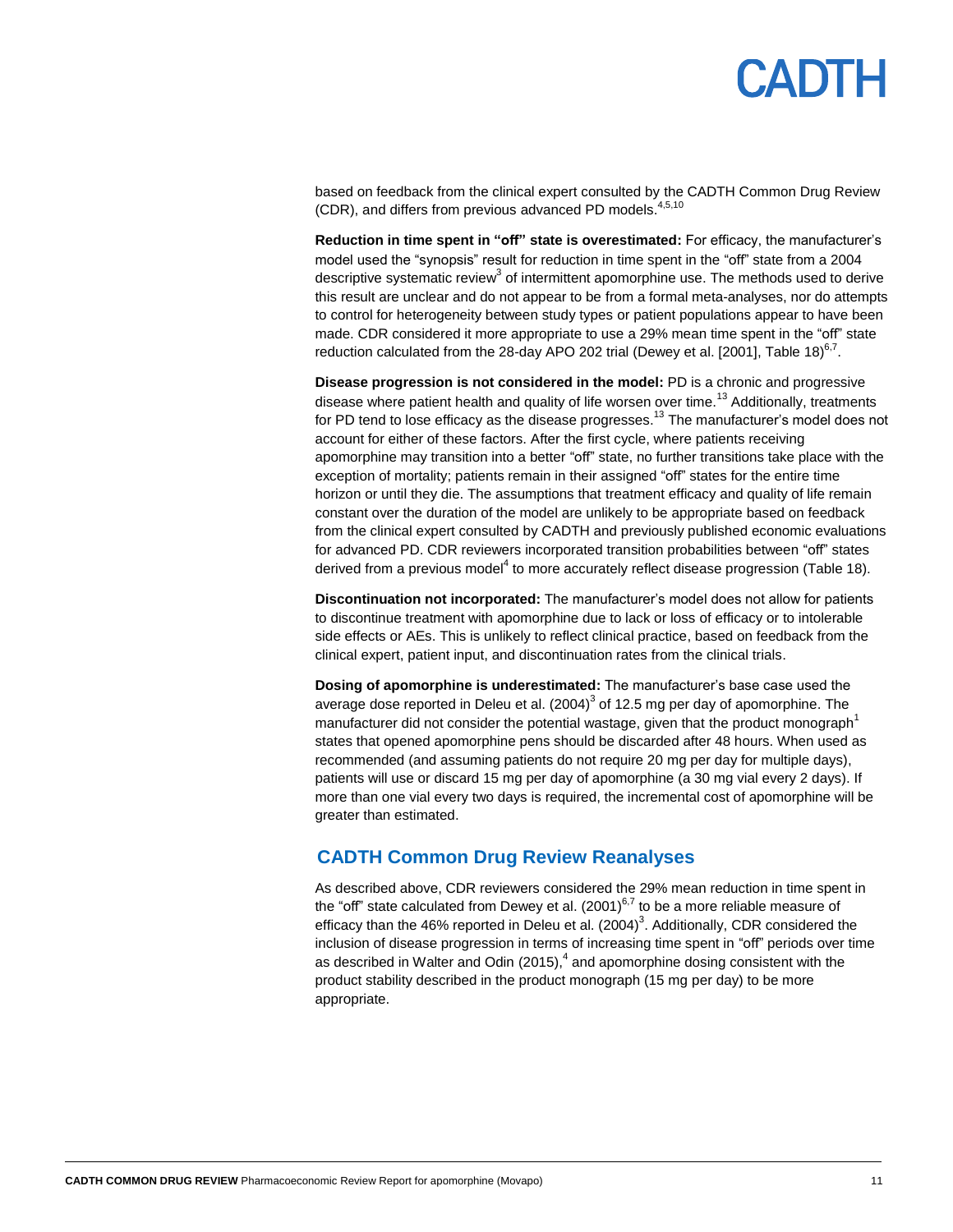### <span id="page-11-1"></span>**Table 3: Summary of Results of CDR's Base Case**

|                                   | <b>Total Costs (\$)</b> | <b>Incremental Cost</b><br>of Apomorphine<br>$($ \$) | Total QALYs | <b>Incremental</b><br><b>QALYs of</b><br>Apomorphine | <b>Incremental</b><br><b>Cost Per QALY</b><br>$($ \$) |
|-----------------------------------|-------------------------|------------------------------------------------------|-------------|------------------------------------------------------|-------------------------------------------------------|
| Standard of Care                  | 72.619                  | 29.260                                               | 1.77        | 0.12                                                 | 242.004                                               |
| Apomorphine +<br>Standard of Care | 101.878                 |                                                      | 1.89        |                                                      |                                                       |

CDR = CADTH Common Drug Review; QALY = quality-adjusted life-year.

Note: Costs and QALYs discounted at 1.5% after the first year.

Source: Manufacturer's pharmacoeconomic submission.<sup>2</sup>

CDR conducted a price-reduction analysis using the manufacturer's and CDR's base case analyses [\(Table 4\)](#page-11-2). Based on the CDR base-case analysis, a price reduction of 48% resulted in apomorphine being cost-effective at a WTP of \$100,000 per QALY, while a reduction of 65% would be required for apomorphine to be cost-effective at a WTP of \$50,000 per QALY.

#### <span id="page-11-2"></span>**Table 4: CDR Reanalysis Price-Reduction Scenarios**

| <b>Price</b>  | Price Per mg (\$) | <b>ICUR of Apomorphine + SoC Versus SoC</b> |                                |  |
|---------------|-------------------|---------------------------------------------|--------------------------------|--|
|               |                   | <b>Manufacturer's Base Case</b><br>(S/QALY) | <b>CDR Base Case (\$/QALY)</b> |  |
| Submitted     | 1.43              | 72,705                                      | 242,004                        |  |
| 10% reduction | 1.29              | 61,219                                      | 215,507                        |  |
| 19% reduction | 1.16              | 48,887                                      | 187,896                        |  |
| 20% reduction | 1.15              | 48,355                                      | 185,185                        |  |
| 30% reduction | 1.00              | 36,586                                      | 155,409                        |  |
| 40% reduction | 0.86              | 23,199                                      | 124,014                        |  |
| 48% reduction | 0.74              | 13,902                                      | 98,878                         |  |
| 50% reduction | 0.72              | 11,277                                      | 93,575                         |  |
| 59% reduction | 0.59              | <b>Dominant</b>                             | 65,775                         |  |
| 60% reduction | 0.57              | Dominant                                    | 62,912                         |  |
| 65% reduction | 0.46              | Dominant                                    | 47,715                         |  |
| 70% reduction | 0.43              | Dominant                                    | 32,905                         |  |

<span id="page-11-0"></span>CDR = CADTH Common Drug Review; ICUR = incremental cost-utility ratio; QALY = quality-adjusted life-year; SoC = standard of care.

### **Issues for Consideration**

**Other dosage forms:** The manufacturer submitted apomorphine 3 mL pre-filled multi-dose pens for consideration by CDR; however, based on the product monograph, apomorphine is also supplied as 2 mL ampoules. The price of the ampoules is unknown, as they are not currently marketed in Canada. However, should this change, the cost-effectiveness of 2 mL ampoules of apomorphine may differ from that of 3 mL pre-filled pens.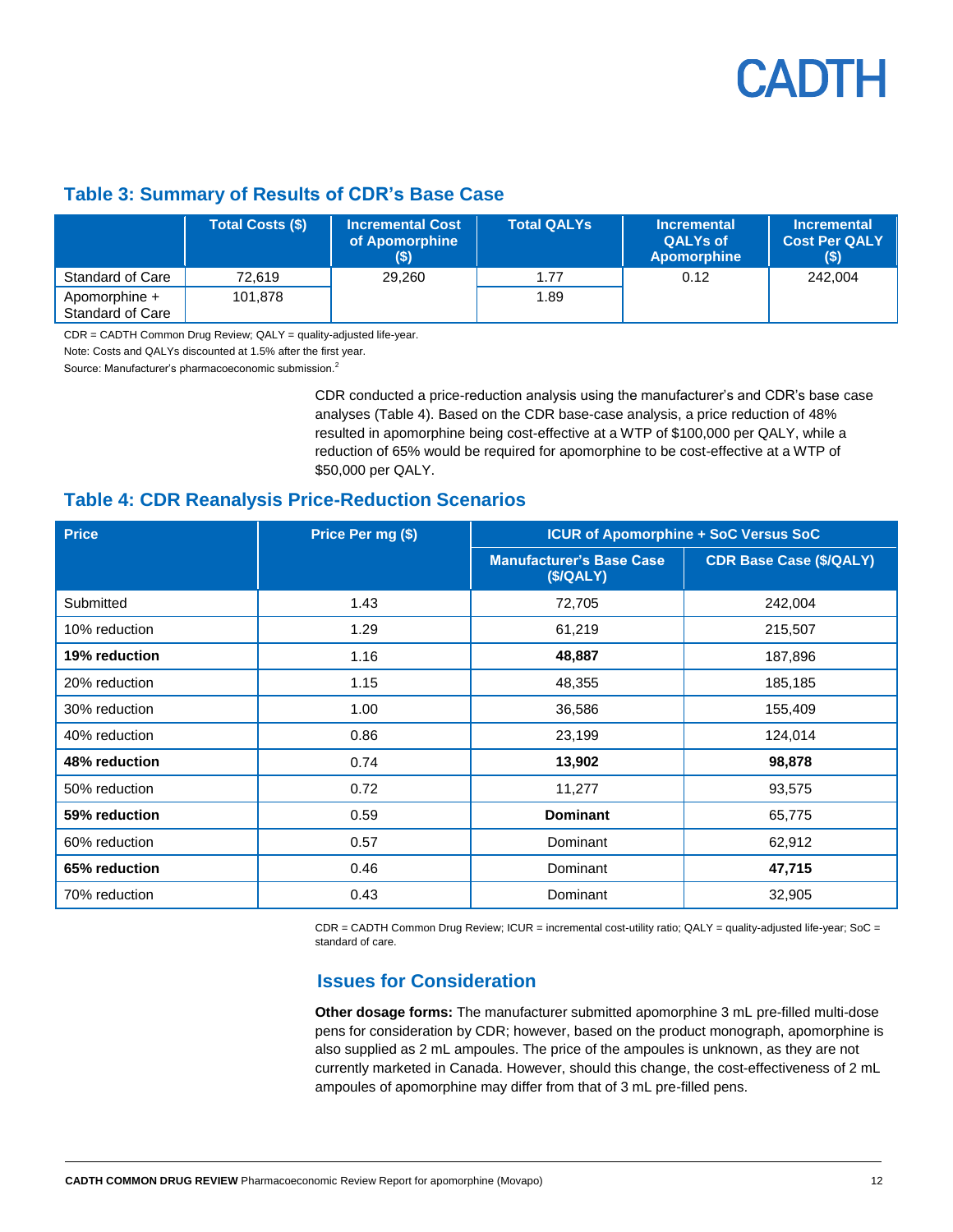**Usability of injections:** Pre-filled multi-dose pens for injection are easier to use than ampoules or pre-filled syringes; however, the pens may still be difficult to use for patients already in the midst of an "off" period, necessitating the assistance of a caregiver to inject the medication, which may not be an option for all patients.

**Subsequent treatments:** The use of intermittent apomorphine may potentially delay the need for more intrusive therapies such as deep brain stimulation or levodopa/carbidopa intestinal gel in some patients. However, as the manufacturer's model does not incorporate these therapies into the downstream effects of apomorphine use, it is not possible to estimate any benefit, harm, quality of life, or cost differences that may occur. This increases uncertainty in the estimated cost-effectiveness of apomorphine.

#### **Patient Input**

Input was received from Parkinson Canada and the Parkinson Society of British Columbia. Feedback from the patient groups indicated that new, longer lasting medications that limit or eliminate "off" times are needed. Issues such as unpredictable "off" times were reported to negatively impact patients' quality of life, as did the progressive nature of the disease and increasing amount of time spent in an "off" state. Most patients who had apomorphine experience reported an improvement in treatment "wearing off" effects, reducing "off" times and thereby improving quality of life, though this response was not uniform for all apomorphine users. Some patients who had received deep brain stimulation treatment also reported carrying apomorphine injections in the event of sudden PD symptoms such as dystonia. Apomorphine pens were considered relatively easy to administer, although more difficult than other PD medications. Additionally, if "off" time symptoms had already started, injection might not be possible without the help of others, which was considered a challenge. The manufacturer's submission did not consider the progressive nature of PD or the impact of this in the time spent in an "off" state, nor did it consider discontinuation due to lack of efficacy or increasing dose over time. See Appendix 1 in the CDR Clinical Report for the full Patient Input Summary.

### **Conclusions**

CDR undertook a base case reanalysis based on changes to the following parameters: lower reduction in "off" time, inclusion of disease progression (as possible given the model structure), and increasing the daily dose to 15 mg per day. CDR was unable to test the impact of a model structure that considered distinct H&Y stages, discontinuation of treatment, and the possible delay of subsequent treatments, which leads to uncertainty in the CDR base case ICUR.

Reanalyses by CDR concluded that, at the submitted price, the base case ICUR for apomorphine plus SoC compared with SoC alone is \$242,004 per QALY. Apomorphine had a 0% probability of being cost-effective at a WTP threshold below \$100,000 per QALY. A price reduction of almost 50% would be required for apomorphine to achieve an ICUR less than \$100,000 per QALY, and 65% to cost less than \$50,000 per QALY.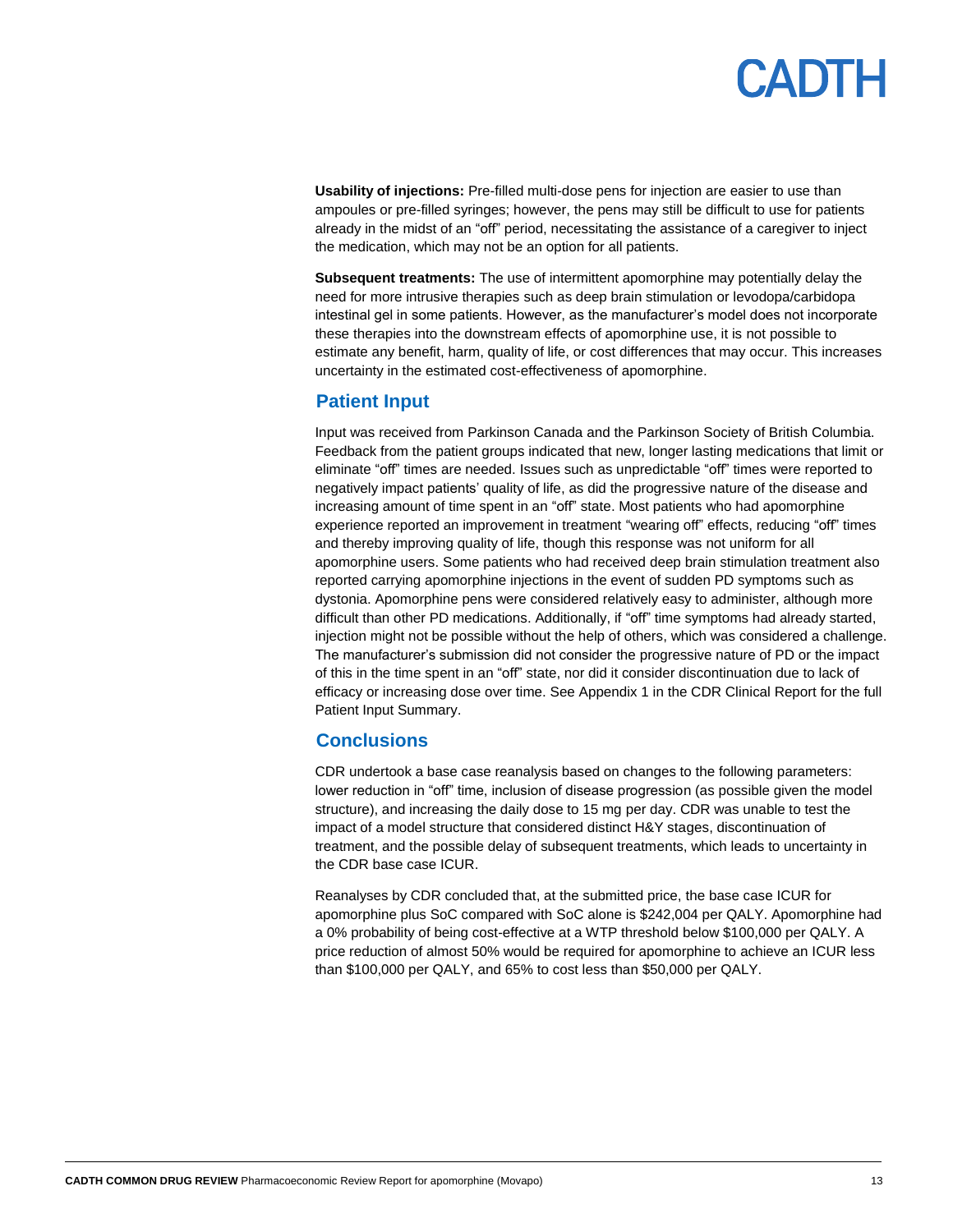

## **Appendix 1: Cost Comparison**

The comparators presented in Table 5 have been deemed to be appropriate by clinical experts. Comparators may be recommended (appropriate) practice versus actual practice. Comparators are not restricted to drugs, but may be devices or procedures. Costs are manufacturer list prices unless otherwise specified. Existing Product Listing Agreements are not reflected in Table 5, and as such the table may not represent the actual costs to public drug plans.

### <span id="page-13-1"></span><span id="page-13-0"></span>**Table 5: CDR Cost Comparison Table for Parkinson's Disease**

| Drug/<br><b>Comparator</b>                         | <b>Strength</b>                                                                               | <b>Dosage</b><br><b>Form</b>    | Price (\$)                                                                     | <b>Recommended</b><br><b>Dose</b>                              | <b>Average</b><br><b>Daily Drug</b><br><b>Cost (\$)</b> | <b>Average</b><br><b>Annual Drug</b><br><b>Cost (\$)</b> |
|----------------------------------------------------|-----------------------------------------------------------------------------------------------|---------------------------------|--------------------------------------------------------------------------------|----------------------------------------------------------------|---------------------------------------------------------|----------------------------------------------------------|
| Apomorphine<br>(Movapo) <sup>a</sup>               | 10 mg/mL                                                                                      | 3 mL pen                        | \$42.9520 <sup>b</sup><br>per pen                                              | 0.2 to 0.6 mL per<br>"off" episode,<br>maximum 2 mL daily      | 4.30 to 21.48                                           | 7,839 to<br>10,452                                       |
|                                                    | <b>Current Therapies Used in Moderate to Advanced Parkinson's Disease</b>                     |                                 |                                                                                |                                                                |                                                         |                                                          |
|                                                    | Oral Levodopa/Decarboxylase Inhibitor Combinations                                            |                                 |                                                                                |                                                                |                                                         |                                                          |
| Levodopa/<br>carbidopa<br>(generics)               | 100 mg/10 mg<br>100 mg/25 mg<br>250 mg/25 mg                                                  | <b>Tablet</b>                   | 0.1479<br>0.2209<br>0.2466                                                     | 300 mg to 1,500 mg<br>of levodopa in 3 to 4<br>daily doses     | 0.44 to 1.48                                            | 162 to 540                                               |
|                                                    | 100 mg/25 mg<br>200 mg/50 mg                                                                  | Controlled<br>release<br>tablet | 0.3857<br>0.7115                                                               | 200 mg to 1,600 mg<br>of levodopa in 2 to 4<br>daily doses     | 0.77 to 5.69                                            | 282 to 2,078                                             |
| Levodopa/<br>benserazide<br>(Prolopa)              | 50 mg/12.5 mg<br>100 mg/25 mg<br>200 mg/50 mg                                                 | Capsule                         | 0.2998<br>0.4936<br>0.8286                                                     | 400 mg to 800 mg of<br>levodopa daily in 4 to<br>6 doses       | 1.97 to 3.31                                            | 721 to 1,210                                             |
| <b>COMT Inhibitors</b>                             |                                                                                               |                                 |                                                                                |                                                                |                                                         |                                                          |
| Entacapone<br>(generics)                           | 200 mg                                                                                        | <b>Tablet</b>                   | 0.4010                                                                         | 200 mg to 1,600 mg<br>daily in multiple<br>doses               | 0.40 to 3.21                                            | 146 to 1,171                                             |
| Levodopa/<br>carbidopa/<br>entacapone<br>(Stalevo) | 50 mg/12.5 mg/200 mg<br>75 mg/18.75 mg/200 mg<br>100 mg/25 mg/200 mg<br>150 mg/37.5 mg/200 mg | <b>Tablet</b>                   | 1.7371                                                                         | 600 mg to 1,600 mg<br>of entacapone daily<br>in multiple doses | 5.21 to 13.90                                           | 1,902 to 5,072                                           |
|                                                    | <b>Non-Ergolinic Dopamine Agonists</b>                                                        |                                 |                                                                                |                                                                |                                                         |                                                          |
| Rotigotine<br>(Neupro)                             | 2 mg/24 h<br>4 mg/24 h<br>6 mg/24 h<br>8 mg/24 h                                              | Patch                           | $3.5400^{\circ}$<br>$6.5000$ <sup>c</sup><br>$7.2702^c$<br>7.2704 <sup>c</sup> | 2 mg to 16 mg daily                                            | 3.54 to 14.54                                           | 1,292 to 5,307                                           |
| Pramipexole<br>(generics)                          | $0.25$ mg<br>$0.50$ mg<br>1 <sub>mg</sub><br>1.5 <sub>mg</sub>                                | <b>Tablet</b>                   | 0.2628<br>$0.5257^d$<br>0.5257<br>0.5257                                       | 1.5 mg to 4.5 mg<br>in 3 equal doses                           | $0.79^{\circ}$ to 2.37                                  | 288 to 864                                               |
| Ropinirole<br>(generics)                           | $0.25$ mg<br>1 $mg$<br>2 <sub>mg</sub><br>5 <sub>mg</sub>                                     | <b>Tablet</b>                   | 0.0710<br>0.2838<br>0.3122<br>0.8596                                           | 3 mg to 24 mg<br>in 3 equal doses                              | 0.85 to 3.75                                            | 310 to 1,369                                             |
| <b>Ergolinic Dopamine Agonists</b>                 |                                                                                               |                                 |                                                                                |                                                                |                                                         |                                                          |
| Bromocriptine<br>(Generics)                        | 2.5 <sub>mg</sub><br>5 <sub>ng</sub>                                                          | <b>Tablet</b><br>Capsule        | 0.9978<br>1.4937                                                               | 2.5 to 40 mg daily, in<br>2 to 3 doses                         | 1.00 to 11.95                                           | 364 to 4,362                                             |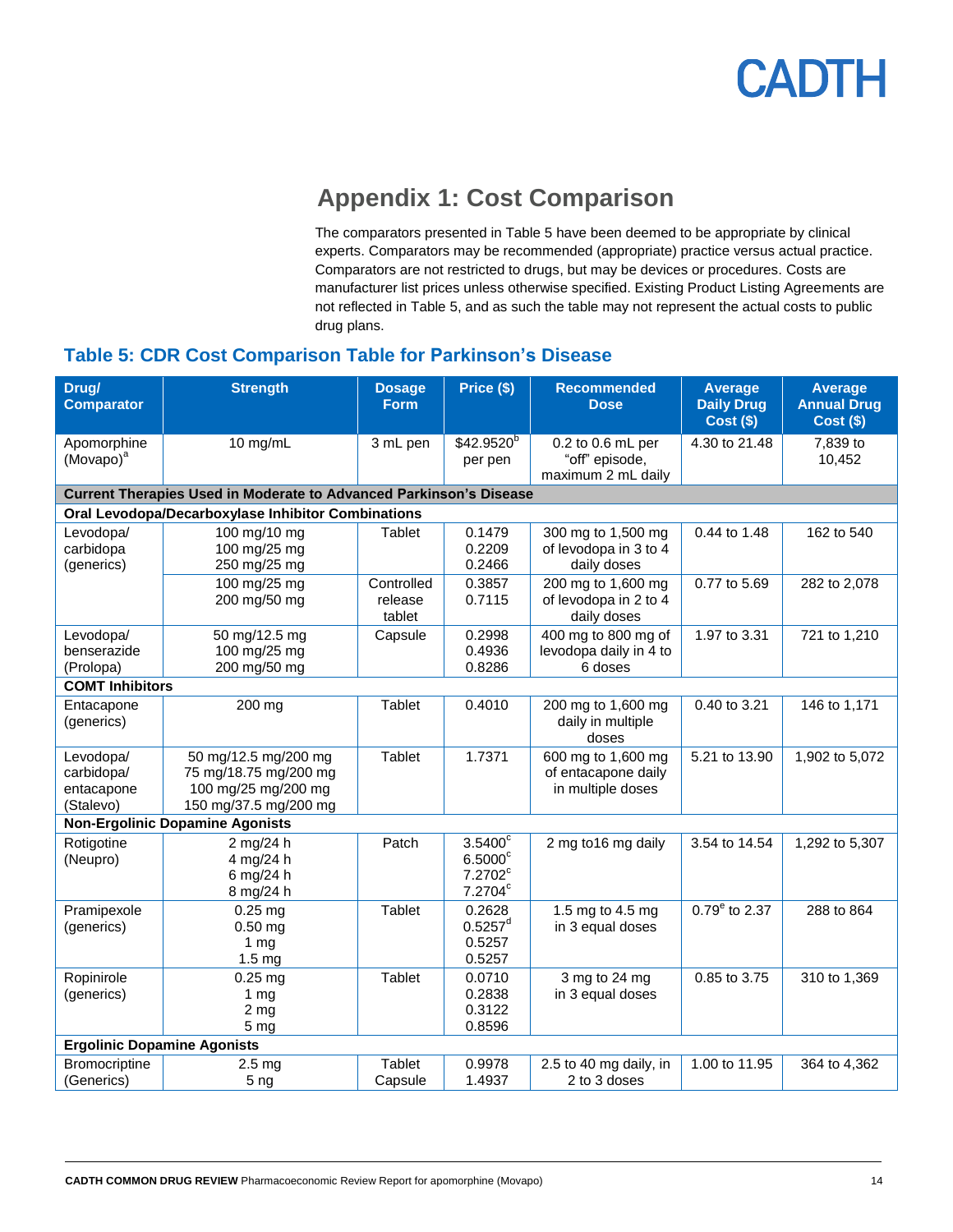| Drug/<br><b>Comparator</b> | <b>Strength</b>  | <b>Dosage</b><br><b>Form</b> | Price (\$)       | <b>Recommended</b><br><b>Dose</b> | Average<br><b>Daily Drug</b><br>$Cost($ \$) | Average<br><b>Annual Drug</b><br>$Cost($ \$) |
|----------------------------|------------------|------------------------------|------------------|-----------------------------------|---------------------------------------------|----------------------------------------------|
| <b>MAO-B Inhibitors</b>    |                  |                              |                  |                                   |                                             |                                              |
| Rasagiline<br>(Azilect)    | $0.5$ mg<br>1 mg | Tablet<br>Tablet             | $3.6050^{\circ}$ | 0.5 to 1 mg daily                 | 3.60                                        | 1,315                                        |
| Selegiline<br>(generics)   | 5 <sub>mg</sub>  | Tablet                       | 0.5021           | 5 mg twice daily                  | 1.00                                        | 367                                          |
| <b>Other</b>               |                  |                              |                  |                                   |                                             |                                              |
| Amantadine<br>(generics)   | $100 \text{ mg}$ | Capsule                      | 0.5252           | 100 mg once or twice<br>daily     | 0.53 to 1.05                                | 192 to 383                                   |

CDR = CADTH Common Drug Review; COMT = catechol-O-methyltransferase; MAO-B = monoamine oxidase B; ODB = Ontario Drug Benefit; PD = Parkinson's disease. Note: All prices are from the Ontario Drug Benefit Formulary (accessed August 2017)<sup>14</sup> unless otherwise indicated and do not include dispensing fees.

The clinical expert consulted by CDR noted that in the absence of apomorphine or other medication available specifically for reducing "off" periods, patients experiencing substantial "off" periods may have their levodopa/carbidopa divided into more frequent doses and/or increase their dose of adjunctive therapies. Patients with more advanced PD are considered for deep brain stimulation or levodopa/carbidopa intestinal gel.

a Manufacturer's product monograph indicates that subcutaneous apomorphine is also supplied as ampoules; however this form was not included as part of submission.

 $^{\rm b}$  Manufacturer's submitted price;<sup>2</sup> assumes excess medication disposed of after 48 hours.<sup>2</sup> Assumes at least one dose required every 48 hours.

 $c$  National wholesale price as reported in Quintiles IMS Delta PA database (August 2017).

<sup>d</sup> Saskatchewan formulary (August 2017).<sup>15</sup>

<sup>e</sup> The 0.5 mg tablet is not a benefit of the ODB formulary. However, the 1 mg tablet is scored.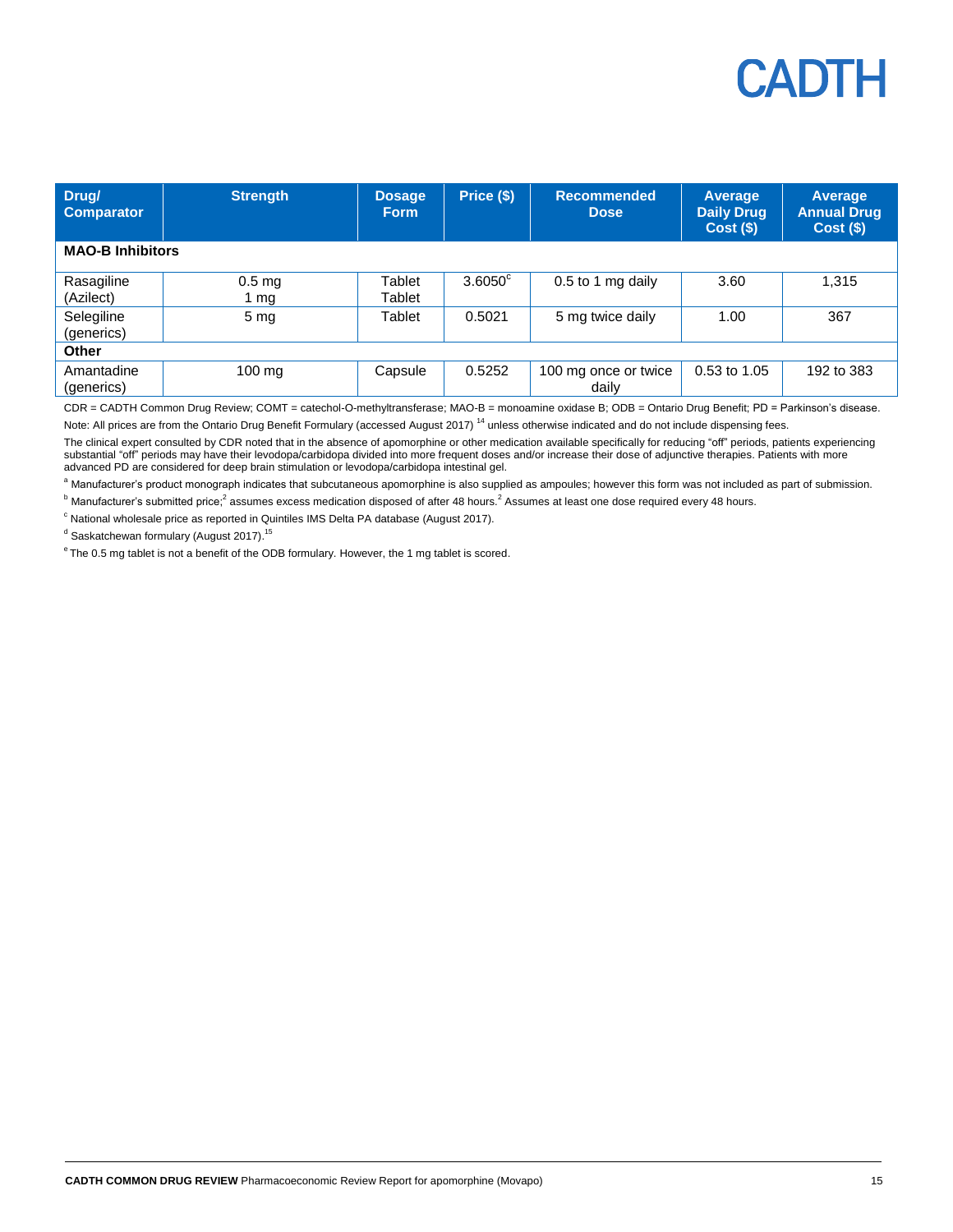

## **Appendix 2: Summary of Key Outcomes**

### <span id="page-15-1"></span><span id="page-15-0"></span>**Table 6: When Considering Only Costs, Outcomes and Quality of Life, How Attractive Is Apomorphine Plus SoC Relative to SoC Alone (CDR Reanalysis)?**

| <b>Apomorphine</b><br><b>Hydrochloride + SoC</b><br>Vs. SoC | <b>Attractive</b>  | <b>Slightly</b><br><b>Attractive</b> | <b>Equally</b><br><b>Attractive</b> | <b>Slightly</b><br><b>Unattractive</b> | <b>Unattractive</b> | <b>NA</b> |
|-------------------------------------------------------------|--------------------|--------------------------------------|-------------------------------------|----------------------------------------|---------------------|-----------|
| Costs (Total)                                               |                    |                                      |                                     |                                        | X                   |           |
| <b>Drug Treatment Costs</b><br><b>Alone</b>                 |                    |                                      |                                     |                                        | X                   |           |
| <b>Clinical Outcomes</b>                                    | X                  |                                      |                                     |                                        |                     |           |
| <b>Quality of Life</b>                                      |                    | X                                    |                                     |                                        |                     |           |
| Incremental CE Ratio or<br><b>Net Benefit Calculation</b>   | \$269,810 per QALY |                                      |                                     |                                        |                     |           |

CDR = CADTH Common Drug Review; CE = cost-effectiveness; NA = not applicable; QALY = quality-adjusted life-year; SoC = standard of care.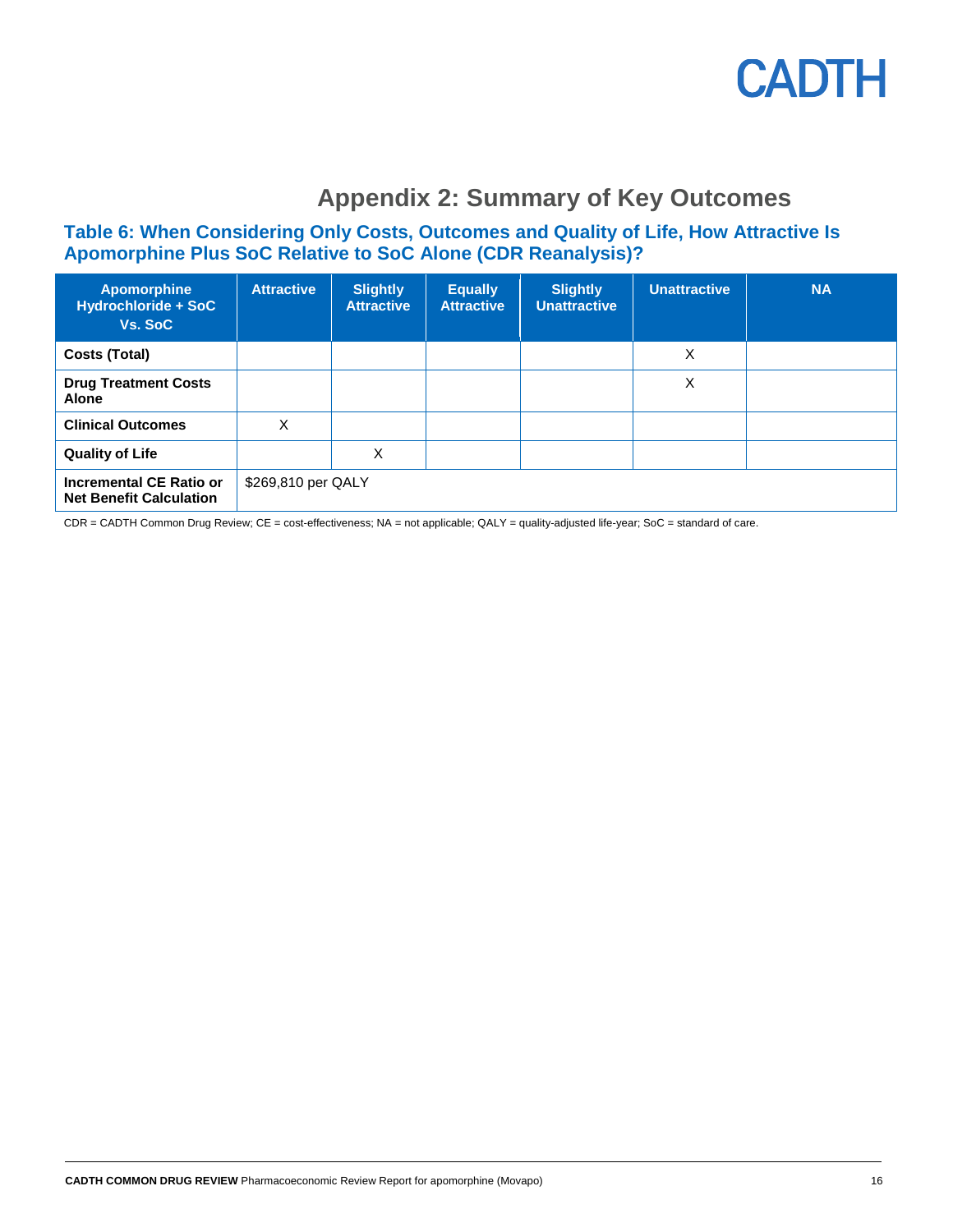## **Appendix 3: Additional Information**

### <span id="page-16-1"></span><span id="page-16-0"></span>**Table 7: Submission Quality**

|                                                                       | Yes/<br>Good | Somewhat/<br>Average | No/<br>Poor |
|-----------------------------------------------------------------------|--------------|----------------------|-------------|
| Are the methods and analysis clear and transparent?                   | X            |                      |             |
| Comments                                                              | None         |                      |             |
| Was the material included (content) sufficient?                       |              | X                    |             |
| Comments                                                              | None         |                      |             |
| Was the submission well organized and was information easy to locate? | X            |                      |             |
| <b>Comments</b>                                                       | None         |                      |             |

### <span id="page-16-2"></span>**Table 8: Authors Information**

**Authors of the Pharmacoeconomic Evaluation Submitted to CDR**

Adaptation of Global model/Canadian model done by the manufacturer

 $\boxtimes$  Adaptation of Global model/Canadian model done by a private consultant contracted by the manufacturer

Adaptation of Global model/Canadian model done by an academic consultant contracted by the manufacturer

 $\Box$  Other (please specify)

|                                                                                | Yes | No | Uncertain |
|--------------------------------------------------------------------------------|-----|----|-----------|
| Authors signed a letter indicating agreement with entire document              |     |    |           |
| Authors had independent control over the methods and right to publish analysis |     |    |           |
|                                                                                |     |    |           |

CDR = CADTH Common Drug Review.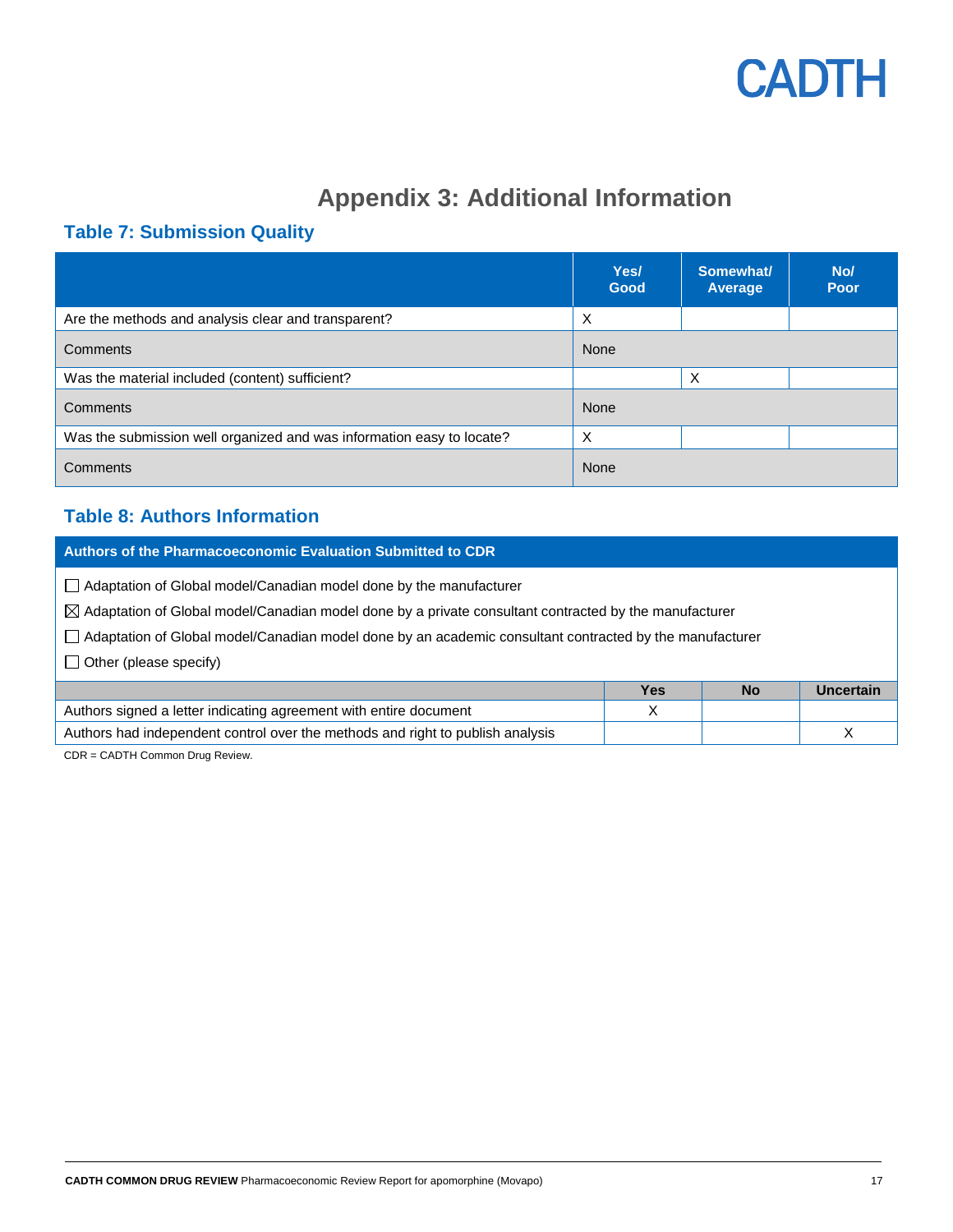## <span id="page-17-0"></span>**Appendix 4: Reviewer Worksheets**

#### **Manufacturer's Model Structure**

The manufacturer submitted a Markov state-transition model comparing apomorphine (with concomitant domperidone) as an adjunct to standard of care (SoC) oral therapy versus SoC alone for the treatment of "off" episodes in patients with advanced Parkinson's disease  $(PD)<sup>2</sup>$  The base case was a probabilistic analysis of 5,000 simulations with a five-year time horizon with yearly cycles, conducted from the perspective of a Canadian health care payer, with costs and benefits after one year discounted at a rate of 1.5%.

The model consisted of four "off" health states based on quartiles of waking time spent in "off" state and death (se[e Figure 1\)](#page-17-1); patients entered the model in one of the four health states.



<span id="page-17-1"></span>**Figure 1: Model Structure Overview**

Source: Manufacturer's pharmacoeconomic submission, Figure 2.<sup>2</sup>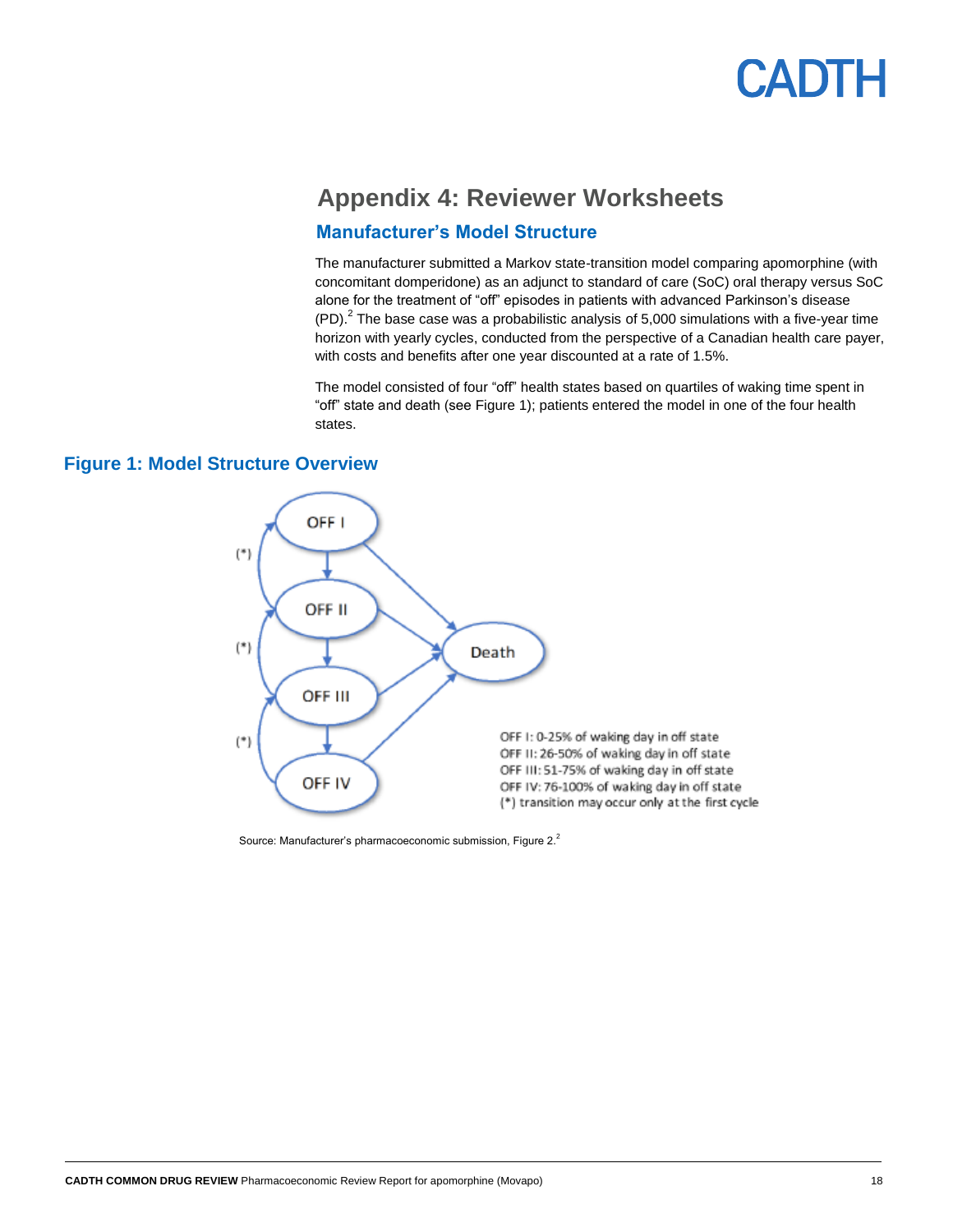The initial distribution of patients within the health states was based on a gamma distribution derived from the mean baseline hours spent in the "off" state of 5.86 (standard deviation, 0.5) hours per day reported in Dewey et al. (2001)<sup>6,7</sup> and an assumption that patients are awake for 16 hours daily. The apomorphine group transitioned toward a less severe "off" state after the first one-year cycle, based on the summary findings for reduction in time spent in the "off" state reported in a published systematic review, Deleu et al. (2004), $3$  while those in the SoC group remained in their original "off" state (se[e Table 9\)](#page-18-0).

While the structure in [Figure 1](#page-17-1) shows possible transitions to improve (less severe) "off" states, these were not in fact incorporated into the model. With the exception of mortality, which was based on Statistics Canada 2010-2012 life tables and adjusted based on the relative risk of death for patients with PD reported in Liou et al. (2009),  $8$  no further transitions were allowed after the first cycle. Patients neither improved nor progressed in terms of disease severity or time spent in "off" states for the remainder of the model.

|                                                            | <b>Apomorphine + SoC</b>    |                          | <b>SoC</b>                  |                          |  |
|------------------------------------------------------------|-----------------------------|--------------------------|-----------------------------|--------------------------|--|
| <b>Health State</b>                                        | <b>Initial Distribution</b> | <b>After First Cycle</b> | <b>Initial Distribution</b> | <b>After First Cycle</b> |  |
| "Off" I<br>(0% to 25% waking<br>time in "off" state)       | 22.0%                       | 76.8%                    | 22.0%                       | 22.0%                    |  |
| "Off" II<br>(26% to 50%)<br>waking time in "off"<br>state) | 60.2%                       | 23.2%                    | 60.2%                       | 60.2%                    |  |
| "Off" III<br>(51% to 75%<br>waking time in "off"<br>state) | 17.4%                       | 0.0%                     | 17.4%                       | 17.4%                    |  |
| "Off" IV<br>(76% to 100%<br>waking time in "off"<br>state) | 0.4%                        | 0.01%                    | 0.4%                        | 0.4%                     |  |

#### <span id="page-18-0"></span>**Table 9: Distribution of Patients Across Model Health States**

SoC = standard of care.

Source: Manufacturer's pharmacoeconomic submission, Table 12.<sup>2</sup>

All patients in the manufacturer's model were assumed to have a Hoehn and Yahr (H&Y) score of 3.6, based again on the synopsis findings of Deleu et al. (2004).<sup>3</sup> As previous models and the studies used as data sources<sup>4,5,8-10</sup> have reported results by varying H&Y stage, the manufacturer interpolated inputs from H&Y stages 3 and 4 to estimate values for H&Y 3.6.

Utility estimates for each of the "off" stages were interpolated from those used in Lowin et al.  $(2011)^5$  (see [Table 10\)](#page-19-0).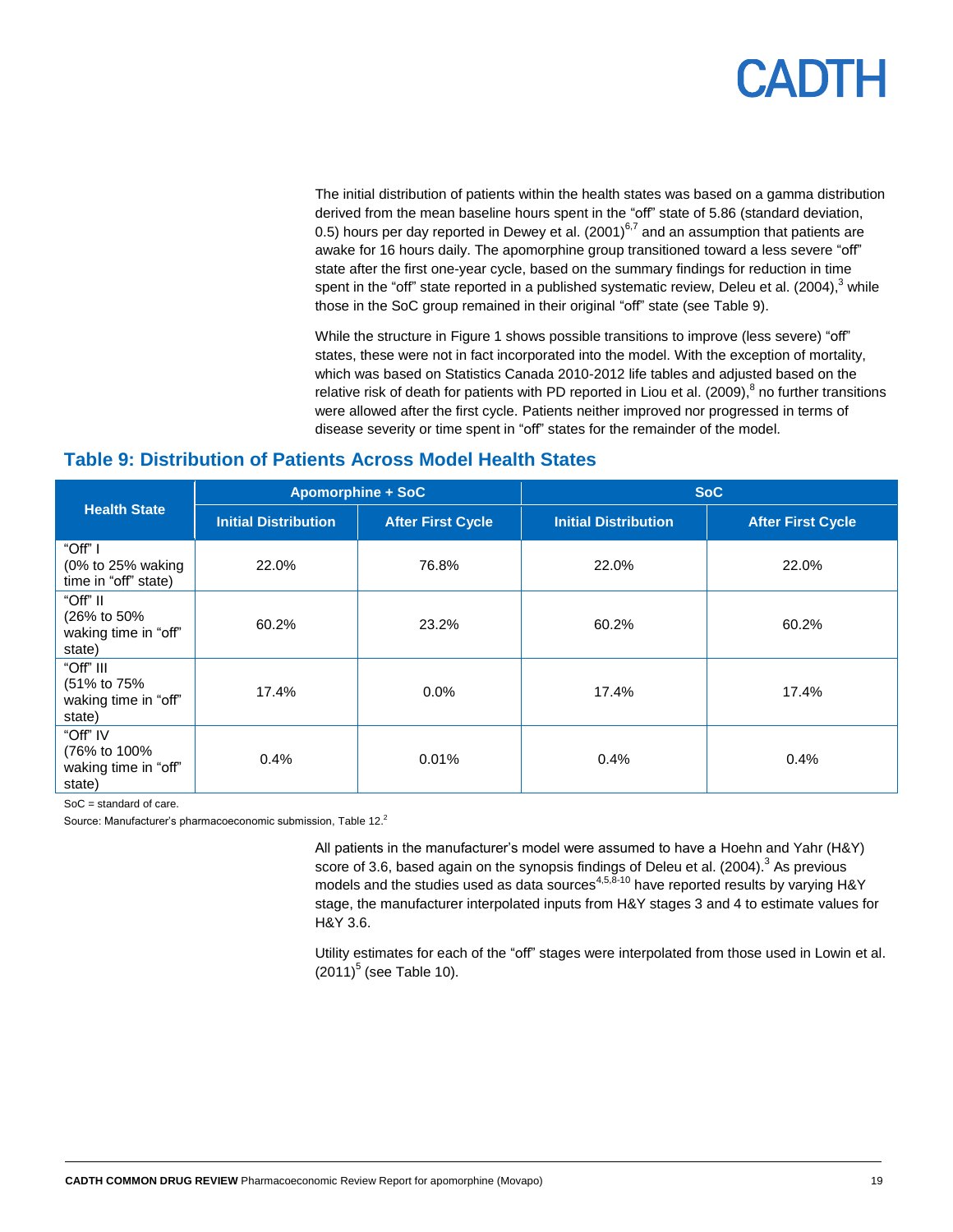

### <span id="page-19-0"></span>**Table 10: Health Utilities for "Off" State Categories**

| <b>Resource</b>                                         | Utilities Reported in Lowin et al. (2011) <sup>5</sup> | <b>Interpolated for Model Value</b><br><b>H&amp;Y 3.6</b> |                             |
|---------------------------------------------------------|--------------------------------------------------------|-----------------------------------------------------------|-----------------------------|
|                                                         | <b>H&amp;Y3</b>                                        | <b>H&amp;Y4</b>                                           | <b>Initial Distribution</b> |
| "Off" I<br>(0% to 25% waking time in "off"<br>state)    | 0.643                                                  | 0.387                                                     | 0.489                       |
| "Off" II<br>(26% to 50% waking time in "off"<br>state)  | 0.555                                                  | 0.299                                                     | 0.401                       |
| "Off" III<br>(51% to 75% waking time in "off"<br>state) | 0.467                                                  | 0.211                                                     | 0.313                       |
| "Off" IV<br>(76% to 100% waking time in "off"<br>state) | 0.379                                                  | 0.123                                                     | 0.225                       |

H&Y= Hoehn and Yahr.

Source: Adapted from manufacturer's pharmacoeconomic submission, Table 16<sup>2</sup>

Health care utilization was assumed to vary between "off" stages based on the results of a UK observational study, Findley et al. (2011),  $9$  and again an estimate for patients at H&Y stage 3.6 was interpolated from stage-specific data (see [Table 11\)](#page-19-1). Costs for health care use were from the Ontario Case Costing Initiative in 2010-2011,<sup>11</sup> and physician visit and diagnostic scan costs were taken from the Ontario Schedule of Benefits for Physician Services.<sup>12</sup>

### <span id="page-19-1"></span>**Table 11: Health Care Resource Use and Unit Costs Used in the Model by "Off" State**

| <b>Annual Resource</b><br><b>Utilization (Derived</b> | <b>Health State</b> |          |           |          | <b>Unit Cost</b><br>$($)$ | <b>Source for Unit Cost</b>                                                  |
|-------------------------------------------------------|---------------------|----------|-----------|----------|---------------------------|------------------------------------------------------------------------------|
| From Findley et al. <sup>9</sup> )                    | "Off" I             | "Off" II | "Off" III | "Off" IV |                           |                                                                              |
| Hospitalization                                       | 0.52                | 0.72     | 1.20      | 1.20     | 17,892.71                 | OCCI CMG Grouper: 023,<br>2010-2011                                          |
| <b>Specialist Visits</b>                              | 2.90                | 2.81     | 2.80      | 2.80     | 158.11                    | Ontario SoB, average of<br>A185, A180, A186, A183,<br>A184, C185, C180, C186 |
| <b>GP Visits</b>                                      | 3.18                | 3.95     | 3.90      | 3.90     | 61.55                     | Ontario SoB, average of<br>A005, A006                                        |
| <b>MRI</b>                                            | 0.25                | 0.43     | 0.60      | 0.60     | 46.38                     | Ontario SoB, average<br>X421, E875                                           |
| <b>CT</b>                                             | 0.34                | 0.48     | 0.50      | 0.50     | 61.35                     | Ontario SoB, average<br>X400, X401, X188                                     |

CT = computed tomography; GP = general practitioner; MRI = magnetic resonance imaging; OCCI = Ontario Case Costing Initiative; SoB = Schedule of Benefits. Source: Adapted from manufacturer's pharmacoeconomic submission, Table 20.<sup>2</sup>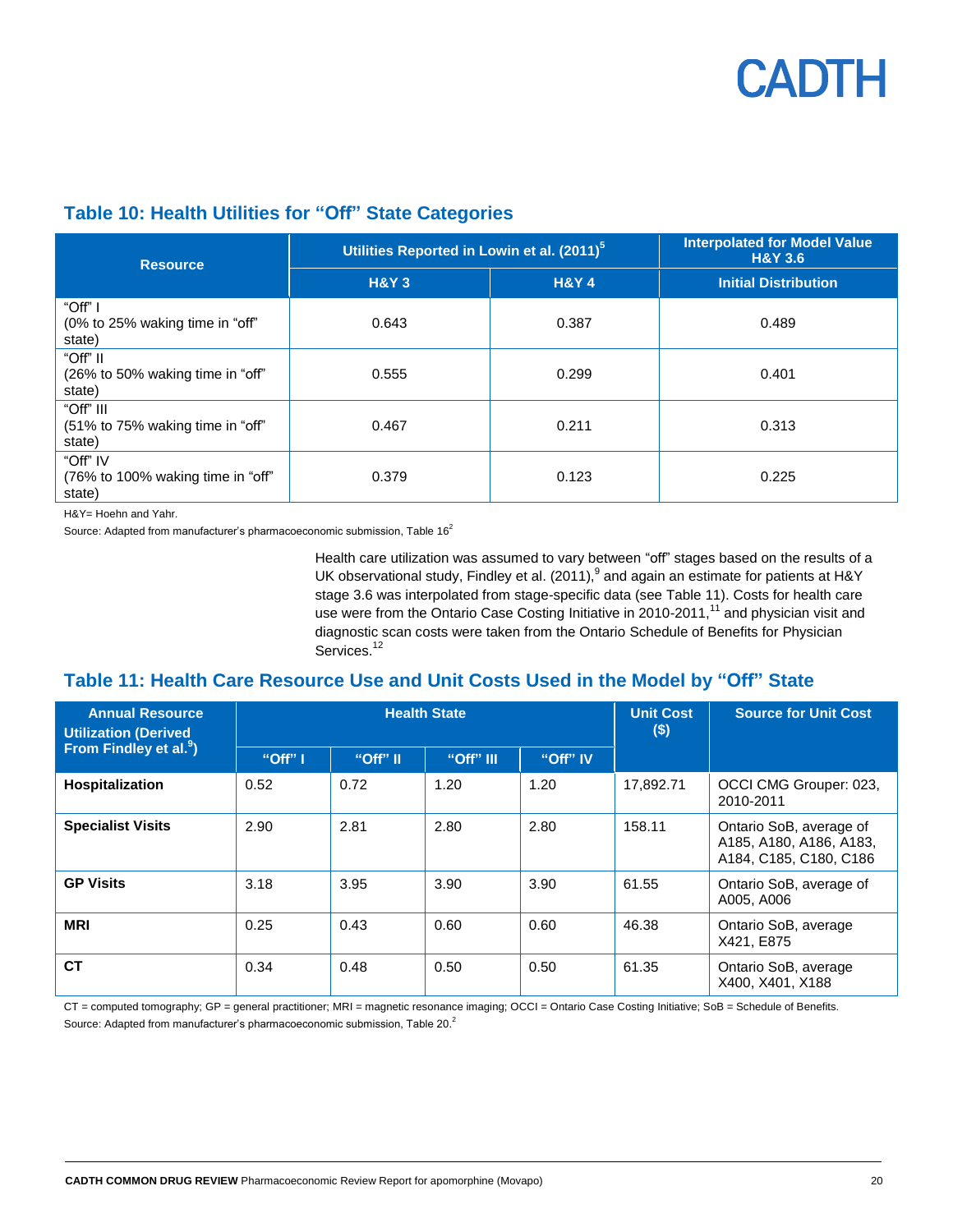As SoC was used in both treatment groups, only adverse events (AEs) associated with apomorphine use were included in the manufacturer's model. AE incidence was as reported in the product monograph,<sup>1</sup> based on those observed in Dewey et al. (2001),  $6,7$  a month-long randomized controlled trial. Utility decrements were applied for two months in the first year of treatment for dyskinesia, dizziness or postural hypotension, and chest pain/pressure/angina, and were derived from Walter and Odin (2015).<sup>4</sup> Health care resource costs for all AEs were also assumed to occur over two months in the first year [\(Table 12\)](#page-20-0).

### <span id="page-20-0"></span>**Table 12: Adverse Event Prevalence and Health Care Cost**

| <b>Adverse Event</b>                 | <b>Incidence</b> | <b>Resource Use</b>                                                         | <b>Disutility Applied for 2</b><br><b>Months</b> | <b>Cost (\$)</b> |
|--------------------------------------|------------------|-----------------------------------------------------------------------------|--------------------------------------------------|------------------|
| Yawning                              | 40%              | One GP visit, but<br>apparently not an<br>additional visit<br>$(cost = $0)$ | 0                                                | 0.00             |
| Dyskinesias                          | 35%              | One specialist<br>consultation                                              | 33%                                              | 158.11           |
| Drowsiness or<br>somnolence          | 35%              | One GP visit                                                                | $\mathbf{0}$                                     | 61.55            |
| Nausea                               | 35%              | One GP visit;<br>domperidone 10 mg for<br>2 months                          | $\Omega$                                         | 168.47           |
| Dizziness or postural<br>hypotension | 25%              | Two specialist<br>consultations                                             | 0.160                                            | 316.23           |
| Rhinorrhea                           | 20%              | One GP visit                                                                | $\Omega$                                         | 61.55            |
| Chest pain / pressure /<br>angina    | 15%              | One GP visit                                                                | 0.180                                            | 61.55            |
| Hallucination or<br>confusion        | 10%              | One specialist visit;<br>quetiapine 300 mg<br>daily for 2 months            | $\mathbf{0}$                                     | 199.83           |
| Edema / swelling of<br>extremities   | 10%              | One GP visit                                                                | $\mathbf{0}$                                     | 61.55            |
| Injection site reactions             | 27%              | One specialist<br>consultation                                              | 0                                                | 158.11           |

GP = general practitioner.

Source: Adapted from manufacturer's pharmacoeconomic submission, Tables 17 and 21.<sup>2</sup>

The manufacturer also conducted a deterministic analysis, as well as scenario analyses considering a 10-year time horizon, discount rates of 0 and 3%, the highest and lowest percentage "off" time reductions from studies included in Deleu et al. (2004),<sup>3</sup> and the average dose of apomorphine from the clinical trials or considering pen wastage as recommended in the product monograph.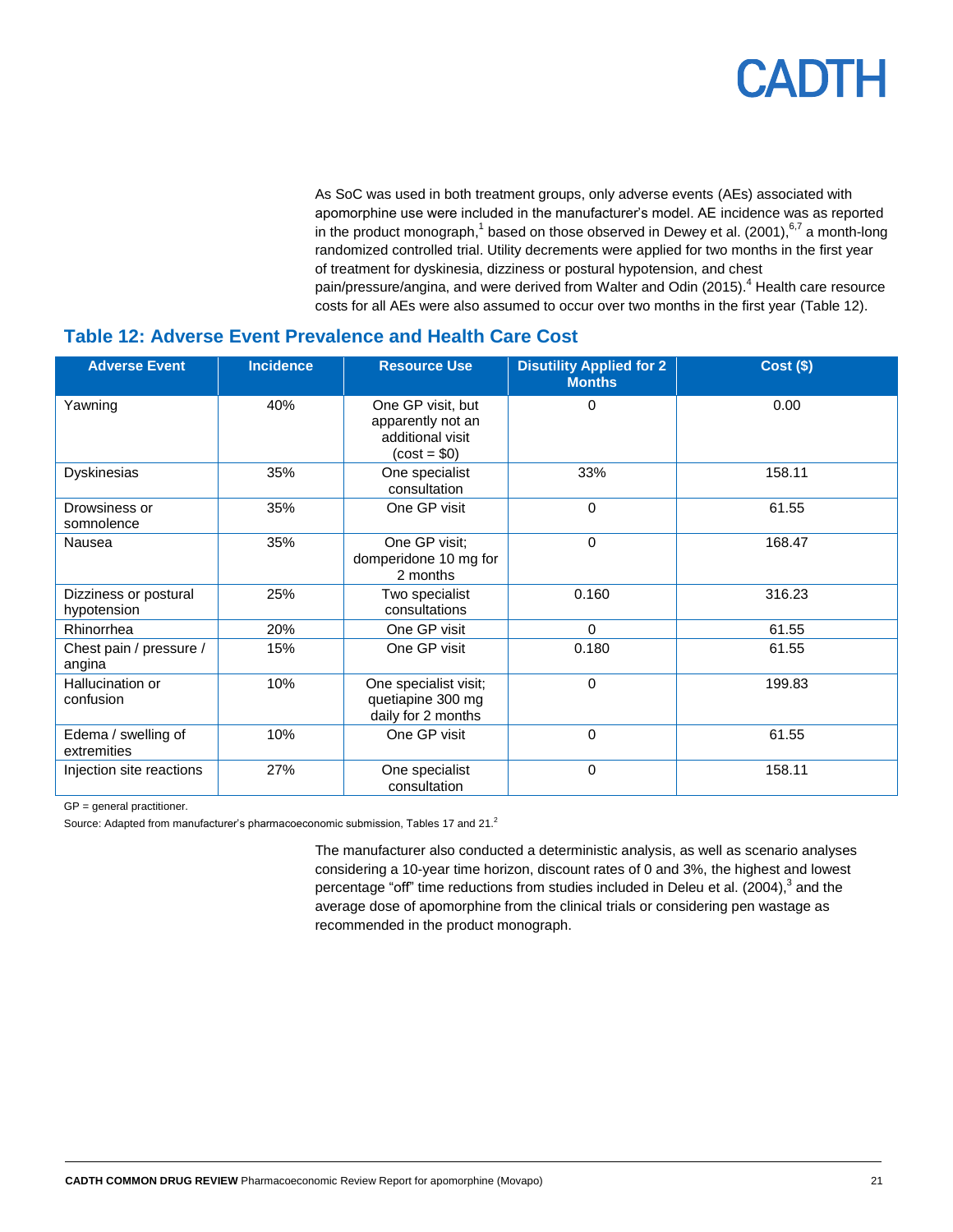### <span id="page-21-0"></span>**Table 13: Model Data Sources**

| <b>Data Input</b>             | <b>Description of Data Source</b>                                                                                                                                                                                                                                                                                  | <b>Comment</b>                                                                                                                                                                                                                                                                                                                                                                                                                                                                                                                        |
|-------------------------------|--------------------------------------------------------------------------------------------------------------------------------------------------------------------------------------------------------------------------------------------------------------------------------------------------------------------|---------------------------------------------------------------------------------------------------------------------------------------------------------------------------------------------------------------------------------------------------------------------------------------------------------------------------------------------------------------------------------------------------------------------------------------------------------------------------------------------------------------------------------------|
| <b>Efficacy</b>               | Reduction in "off" time for apomorphine + SoC compared<br>with SoC alone derived from Deleu et al. (2004), <sup>3</sup> a<br>systematic review. Beta distribution was used to test<br>uncertainty.                                                                                                                 | Methods used by Deleu 2004 to derive their<br>synopsis results are unclear and do not appear to<br>be formal meta-analyses, nor do attempts to<br>control for heterogeneity between study types or<br>patient populations appear to have been made.<br>Additionally, as included studies range from 1989<br>to 2001, and both clinical practice and available<br>SoC treatments have changed, the relative<br>effectiveness of apomorphine + SoC versus SoC<br>currently is uncertain.<br>See CDR Clinical Report, Appendix 7, for an |
| <b>Natural History</b>        | Natural history (progression) was not modelled. Initial "off"<br>state patient distribution and continuing SoC group<br>proportions derived from Dewey et al. (2001) (APO 202<br>$CSR$ ). <sup>7</sup><br>Percentage of males was calculated from Stats Canada                                                     | appraisal of the Deleu systematic review.<br>Other models in PD assume the disease continues<br>to progress over time. <sup>4,5,10</sup> The clinical expert<br>consulted by CDR did not consider the assumption<br>of no progression to be valid.<br>Acceptable                                                                                                                                                                                                                                                                      |
|                               | prevalence and 2017 projections of the Canadian<br>population.                                                                                                                                                                                                                                                     |                                                                                                                                                                                                                                                                                                                                                                                                                                                                                                                                       |
|                               | Patients were assumed to be awake for an average of 16<br>hours per day.                                                                                                                                                                                                                                           | Acceptable                                                                                                                                                                                                                                                                                                                                                                                                                                                                                                                            |
| <b>Utilities</b>              | Derived from Lowin et al. (2011), <sup>5</sup> calculated using the<br>mean H&Y stage from Deleu et al. (2004) <sup>3</sup><br>Disutilities due to AEs derived from Walter and Odin<br>2015 <sup>4</sup>                                                                                                           | Lowin et al. is a frequently used source of utilities.<br>Using only a mean H&Y stage rather than<br>incorporating it into model health states appears<br>unique. Walter and Odin adjusted utilities in H&Y<br>stages 4 and 5 with decrements from H&Y 3 rather<br>than use the minimal data from Lowin et al. in<br>these stages alone.                                                                                                                                                                                              |
| <b>Adverse Events</b>         | Incidence rates taken from apomorphine monograph, <sup>1</sup><br>which are based on those observed in Dewey et al.<br>(2001). <sup>6,7</sup> SDs of 10% assumed, applied in first cycle only.<br>Disutilities (dyskinesias, postural hypotension/dizziness,<br>chest pain/pressure/angina) applied for two months | Clinical expert consulted by CDR believes most<br>AEs would continue beyond 1 year and that some<br>patients would discontinue therapy due to them.                                                                                                                                                                                                                                                                                                                                                                                   |
| <b>Mortality</b>              | Statistics Canada Life Tables multiplied by relative risk of<br>death derived from Liou et al. (2009), $^8$ calculated from $>$<br>65-year-old category and using mean H&Y stage from<br>Deleu et al. $(2004)^3$                                                                                                   | Uncertain. Use of 65+ age group may be an issue<br>as all patients in model are $<$ 65 for the entirety of<br>the base case. Additionally, Taiwanese patients<br>may not reflect relative life expectancy of patients<br>in Canada. Statistics Canada Life Tables already<br>include PD patients, but given the 1% to 2%<br>prevalence in the age 65+ population, double<br>counting is unlikely to have impact. Use of mean<br>H&Y stage is unique. No other publications<br>assessing PD-specific mortality were identified.        |
| <b>Resource Use and Costs</b> |                                                                                                                                                                                                                                                                                                                    |                                                                                                                                                                                                                                                                                                                                                                                                                                                                                                                                       |
| <b>Drug</b>                   | Apomorphine cost provided by the manufacturer,<br>domperidone from ODB Formulary                                                                                                                                                                                                                                   | Acceptable                                                                                                                                                                                                                                                                                                                                                                                                                                                                                                                            |
|                               | SoC assumed same between groups                                                                                                                                                                                                                                                                                    | Assumption that SoC is the same for both arms is<br>generally acceptable, though the clinical trials did                                                                                                                                                                                                                                                                                                                                                                                                                              |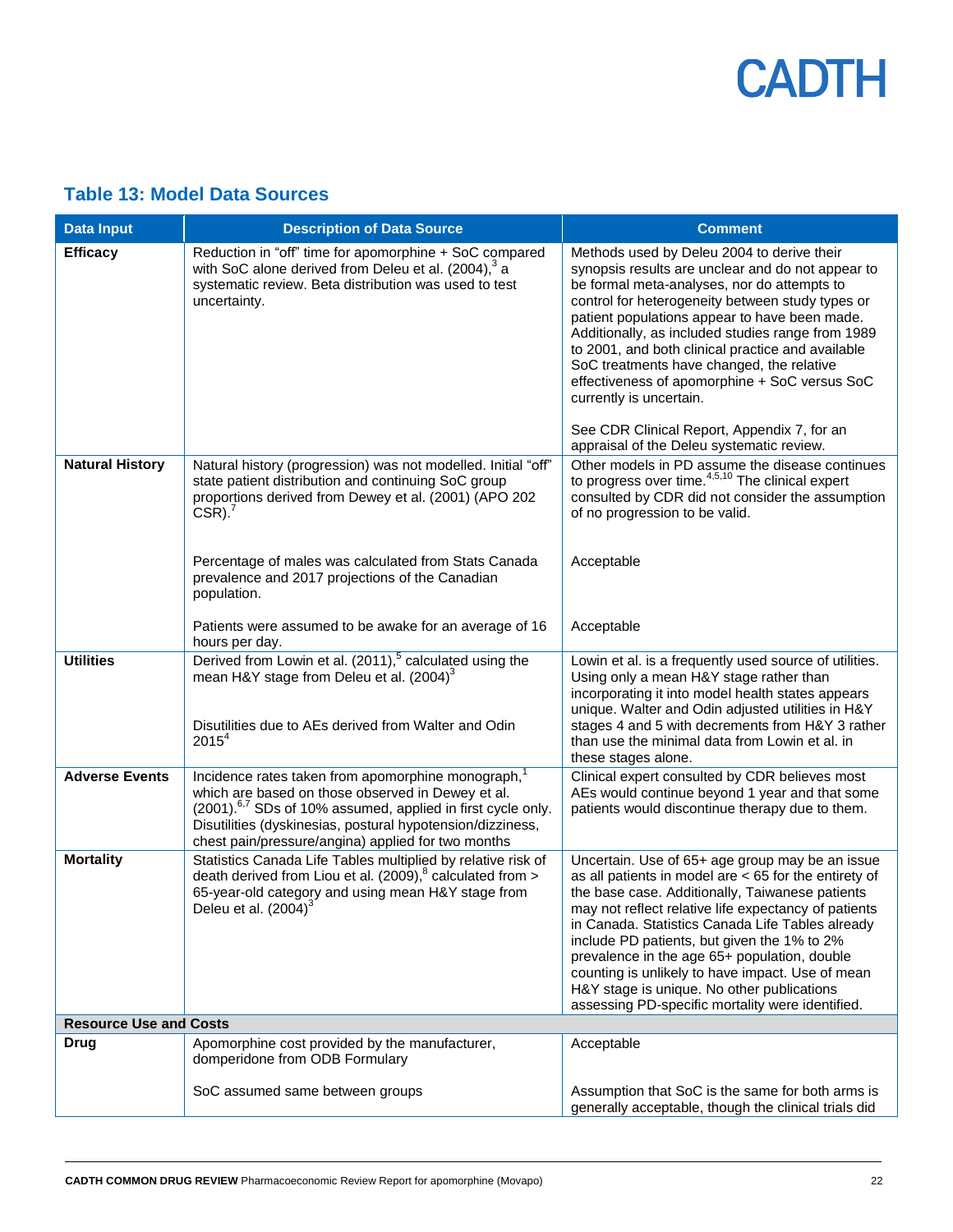| <b>Data Input</b>     | <b>Description of Data Source</b>                                                                                                                                                                                                                                                                                                                    | <b>Comment</b>                                                                                                                                                                                                                               |
|-----------------------|------------------------------------------------------------------------------------------------------------------------------------------------------------------------------------------------------------------------------------------------------------------------------------------------------------------------------------------------------|----------------------------------------------------------------------------------------------------------------------------------------------------------------------------------------------------------------------------------------------|
|                       |                                                                                                                                                                                                                                                                                                                                                      | note a small increase in the apomorphine group in<br>levodopa (oral PD drug) use.<br>Assumption that SoC cost is \$0 for both treatments<br>is not appropriate, but unlikely to affect the overall<br>result.                                |
|                       | Apomorphine dose assumed constant over time Average<br>dose based on Deleu et al. $(2004)^3$                                                                                                                                                                                                                                                         | Unacceptable. Dose increases are likely over time<br>as disease progresses.                                                                                                                                                                  |
| <b>Administration</b> | None                                                                                                                                                                                                                                                                                                                                                 | Acceptable. Apomorphine self-administered (or<br>caregiver administered) and initialization likely<br>incorporated in standard specialist appointment                                                                                        |
| <b>AEs</b>            | Resource use derived from Walter and Odin (2015) <sup>4</sup> and<br>assumption, with costs from Ontario SoB Physician<br>Services <sup>12</sup> (dyskinesia, drowsiness, nausea,<br>dizziness/postural hypotension, rhinorrhea, chest<br>pain/pressure/angina, hallucination/confusion,<br>edema/swelling of extremities, injection site reactions) | Sources acceptable                                                                                                                                                                                                                           |
| <b>Health State</b>   | Frequencies of hospitalizations, specialist visits, GP visits,<br>MRIs, and CT scans derived from Findley 2011, <sup>9</sup><br>calculated using mean H&Y stage from Deleu 2004, <sup>3</sup> with<br>costs from OCCI for hospitalization <sup>11</sup> and Ontario SoB<br>Physician Services for others <sup>12</sup>                               | Acceptable, with the exception of using only a<br>mean H&Y stage. Uncertain whether Findley<br>results are reflective of Canadian practice.<br>OCCI hospitalization data were from 2010-2011;<br>more up-to-date costs could have been used. |
|                       | "Off" IV assumed equal to "Off" III due to lack of data                                                                                                                                                                                                                                                                                              | Acceptable                                                                                                                                                                                                                                   |

AE = adverse event; CDR = CADTH Common Drug Review; CT = computed tomography; GP = general practitioner; H&Y = Hoehn and Yahr; MRI = magnetic resonance imaging; OCCI = Ontario Case Costing Initiative; ODB = Ontario Drug Benefit; PD = Parkinson's disease; SD = standard deviation; SoB = Schedule of Benefits.

### <span id="page-22-0"></span>**Table 14: Manufacturer's Key Assumptions**

| <b>Assumption</b>                                                                                     | <b>Comment</b>                                                                                                                                                                                                                                                                                                                                                                                                                                                                                                                                                                                                                                                                                                                                                                                                                                                     |
|-------------------------------------------------------------------------------------------------------|--------------------------------------------------------------------------------------------------------------------------------------------------------------------------------------------------------------------------------------------------------------------------------------------------------------------------------------------------------------------------------------------------------------------------------------------------------------------------------------------------------------------------------------------------------------------------------------------------------------------------------------------------------------------------------------------------------------------------------------------------------------------------------------------------------------------------------------------------------------------|
| Transitions between states only occur in<br>apomorphine group and only in the first<br>cycle          | • Data from other advanced PD treatments indicates that the assumption of no<br>attenuation of response over time is unlikely to be appropriate. <sup>4,5,16,17</sup><br>• Clinical practice guidelines indicate that the assumption of no disease progression<br>in either group does not reflect the clinical pathway of the disease. <sup>18</sup><br>• Assumption of no nonresponders or discontinuations may not reflect clinical<br>practice based on feedback from the clinical expert consulted and the patient<br>input received by CDR (see CDR Clinical Report, Appendix 1).<br>• As the benefits, harms, and costs of the possible delaying of subsequent<br>therapies such as DBS and levodopa/carbidopa intestinal gel were not considered<br>in the manufacturer's model, the uncertainty in the cost-effectiveness of<br>apomorphine is increased. |
| All patients assumed to be at H&Y stage 3.6<br>based on synopsis mean from Deleu et al.<br>$(2004)^3$ | • Assumption that response, progression, and dosing are similar between H&Y<br>stages is unlikely to be appropriate and does not account for variation in efficacy<br>and cost.<br>• Assumption that patients do not progress in stage over time is unlikely to be<br>appropriate as PD is a progressive, neurodegenerative condition. <sup>18</sup>                                                                                                                                                                                                                                                                                                                                                                                                                                                                                                               |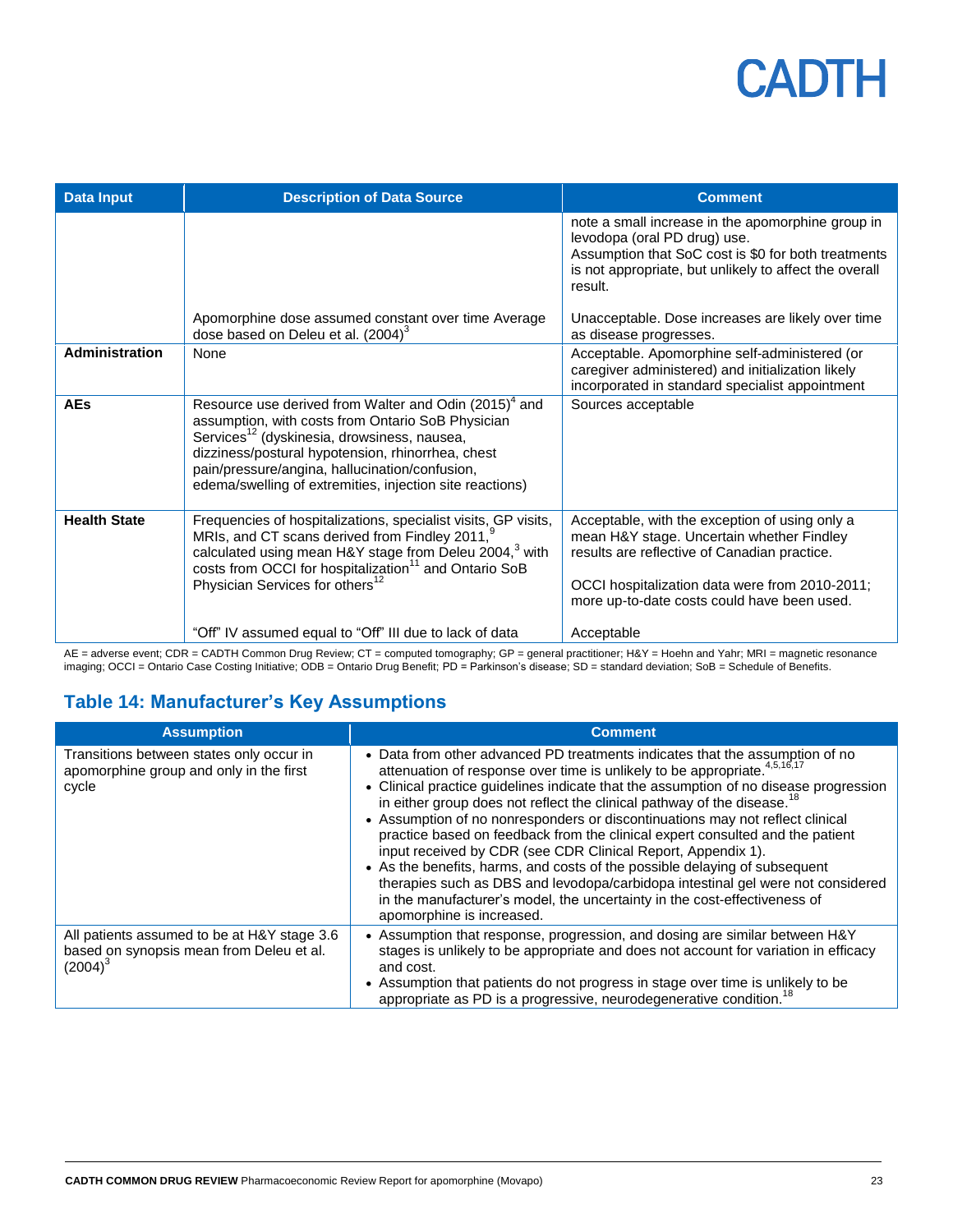| <b>Assumption</b>                                                                                                                     | <b>Comment</b>                                                                                                                                                                                                                                                                                                                                                                                                                                                                                                                                                                                                                                                                                                                                                                                                                                                                                                                                                                                                                                                         |
|---------------------------------------------------------------------------------------------------------------------------------------|------------------------------------------------------------------------------------------------------------------------------------------------------------------------------------------------------------------------------------------------------------------------------------------------------------------------------------------------------------------------------------------------------------------------------------------------------------------------------------------------------------------------------------------------------------------------------------------------------------------------------------------------------------------------------------------------------------------------------------------------------------------------------------------------------------------------------------------------------------------------------------------------------------------------------------------------------------------------------------------------------------------------------------------------------------------------|
| Intermittent apomorphine assumed to cause<br>a 46% reduction in "off" time compared with<br>SoC from Deleu et al. (2004) <sup>3</sup> | • Assumption that the 46% mean reduction in "off" time with apomorphine versus<br>SoC as given when the included studies were conducted (1989 to 2001) is<br>uncertain; given the adjunctive treatments that have become available since, it is<br>possible apomorphine may not have the same relative effect.<br>• Assumption that Deleu's weighted mean (or median where mean was<br>unavailable) synopsis result yields the best available efficacy estimate is unlikely<br>given the lack of proper meta-analysis and lack of assessment of study quality or<br>heterogeneity; included studies were small and varied in design, baseline<br>characteristics, dosage, follow-up duration, and outcomes measured (see Clinical<br>Report, Appendix 7).                                                                                                                                                                                                                                                                                                              |
| Intervention dose assumed to remain<br>constant                                                                                       | • Assumption that dose will remain static over time and that no treatment<br>discontinuation will occur unlikely to reflect clinical practice based on feedback<br>from clinical expert and patient input (see CDR Clinical Report, Appendix 1).                                                                                                                                                                                                                                                                                                                                                                                                                                                                                                                                                                                                                                                                                                                                                                                                                       |
| Time horizon and cycle length                                                                                                         | • A 5-year time horizon was not considered sufficient by the clinical expert<br>consulted by CDR to reflect the downstream impacts of apomorphine use, given<br>that patients are likely to transition to more advanced therapies (DBS,<br>levodopa/carbidopa intestinal gel) within 5 years. Furthermore, other published<br>economic analyses in PD have used a longer time horizon. <sup>4,5,17</sup> According to the<br>manufacturer's model, only 11% of patients have died by the end of the time<br>horizon. The lack of inclusion of subsequent treatments and their timing and<br>impact increases uncertainty in the cost-effectiveness of apomorphine. A 5-year<br>time horizon was considered in the CDR base case, but as this time horizon is<br>uncertain, additional scenario analyses with longer time horizons were<br>undertaken. If apomorphine is used for longer than 5 years, the ICUR increases.<br>• Other models used in PD have used a 6-month cycle length, 4,5,10,16 which was<br>considered more relevant by the CDR's clinical expert. |
| 50% of apomorphine patients receive<br>maximum recommended dose of<br>domperidone concomitantly                                       | • Assumption that 50% of apomorphine patients receive domperidone may be<br>acceptable, given that the product monograph states 50% of trial patients were<br>able to discontinue antiemetic within 2 months of treatment initiation, although the<br>generalizability to Canadian practice is unknown.                                                                                                                                                                                                                                                                                                                                                                                                                                                                                                                                                                                                                                                                                                                                                                |
| AEs only included for apomorphine group                                                                                               | • Plausible. AEs caused by SoC would happen in both groups given other<br>assumptions. Increased possibility of injuries due to more severe "off" state likely<br>incorporated into hospitalization rate for costs, but not into QoL.                                                                                                                                                                                                                                                                                                                                                                                                                                                                                                                                                                                                                                                                                                                                                                                                                                  |
| AEs affect cost and quality of life for two<br>months in first year only                                                              | • Assumption that AEs have only two months of effect is not appropriate. Feedback<br>from the clinical expert consulted by CDR indicated AEs would likely continue for<br>the duration of treatment, some leading to discontinuation. The manufacturer<br>assumed only select AEs would impact QoL and resource consumption. The<br>clinical expert consulted by CDR indicated other AEs (i.e., drowsiness, nausea,<br>and hallucinations) would also impact QoL, which might be mitigated but not<br>eliminated by additional medications. CDR was able to test the prevalence of the<br>AEs in sensitivity analyses, but was not able to test an extended duration of<br>impact in line with the clinical expert feedback.                                                                                                                                                                                                                                                                                                                                           |

AE = adverse event; CDR = CADTH Common Drug Review; DBS = deep brain stimulation; H&Y = Hoehn and Yahr; ICUR = incremental cost-utility ratio; PD = Parkinson's disease;  $QoL =$  quality of life;  $SoC =$  standard of care.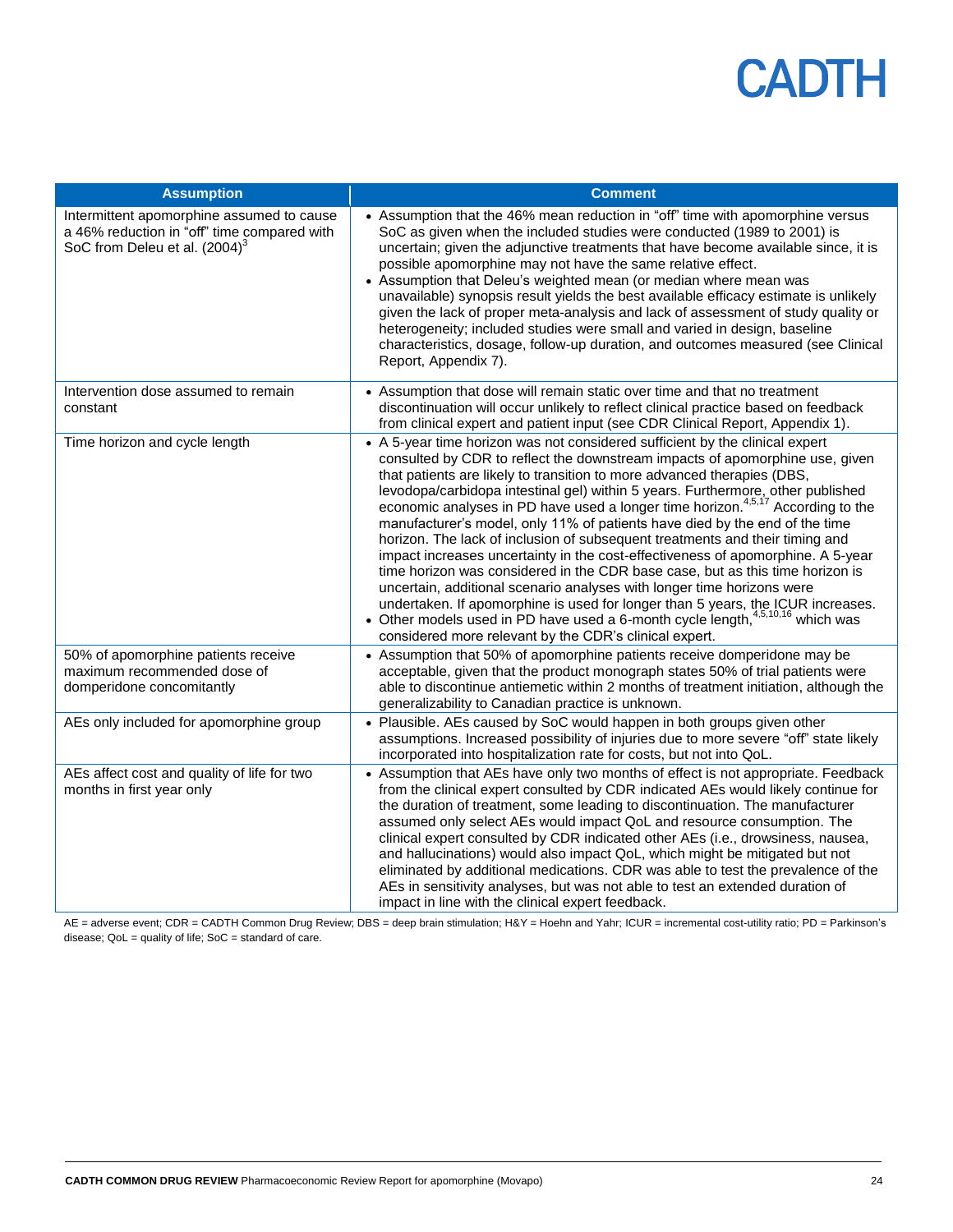### **Manufacturer's Results**

The manufacturer's base case results reported an incremental cost-utility of \$72,705 per quality-adjusted life-year (QALY) [\(Table 2\)](#page-9-3).The difference in costs was driven by the higher costs of apomorphine and domperidone (\$30,339 and \$1,510, respectively, over five years) compared with SoC (\$0, relative to apomorphine plus SoC group), offset by the higher health care resource use of the SoC group (\$66,605) versus the apomorphine plus SoC group (\$52,251). The difference in QALYs was driven by patients in the apomorphine group transitioning to better "off" states with higher utilities and remaining there for the remainder of the time horizon. Although the manufacturer included life-years as an outcome, no difference was found between groups. The manufacturer also conducted a deterministic analysis, resulting in an incremental cost per QALY of \$72,300.

### <span id="page-24-0"></span>**Table 15: Results of the Manufacturer's Probabilistic and Deterministic Base Cases**

| <b>Analysis</b><br><b>Type</b> | <b>Treatment</b>                  | <b>Total Costs (\$)</b> | <b>Incremental Cost</b><br>of Apomorphine<br>$($)$ | <b>Total QALYs</b> | <b>Incremental</b><br><b>QALYs of</b><br><b>Apomorphine</b> | <b>Incremental</b><br><b>Cost Per</b><br>QALY(S) |
|--------------------------------|-----------------------------------|-------------------------|----------------------------------------------------|--------------------|-------------------------------------------------------------|--------------------------------------------------|
| Probabilistic                  | Standard of care                  | 66,269                  | 17.599                                             | 1.86               | 0.24                                                        | 72.705                                           |
| Analysis                       | Apomorphine +<br>standard of care | 83.868                  |                                                    | 2.10               |                                                             |                                                  |
| Deterministic<br>Analysis      | Standard of care                  | 66.605                  | 17,801                                             | 1.88               | 0.25                                                        | 72,300                                           |
|                                | Apomorphine +<br>standard of care | 84.406                  |                                                    | 2.12               |                                                             |                                                  |

QALY = quality-adjusted life-year.

Note: Costs and QALYs discounted at 1.5% after the first year.

Source: Manufacturer's pharmacoeconomic submission.<sup>2</sup>

While the probabilistic results were presented only in aggregate form, the manufacturer presented their deterministic analysis cost categories separately. While apomorphine, concomitant domperidone, and increased AEs led to extra costs in the apomorphine group, these costs were partially offset by reduced health care resource use due to patients spending more time in less severe "off" states (se[e Table 16](#page-25-0) an[d Table 17\)](#page-25-1). The manufacturer assumed that as patients who receive apomorphine would not receive a different amount of oral PD medication (SoC) than patients who do not receive apomorphine, the cost of SoC should be \$0.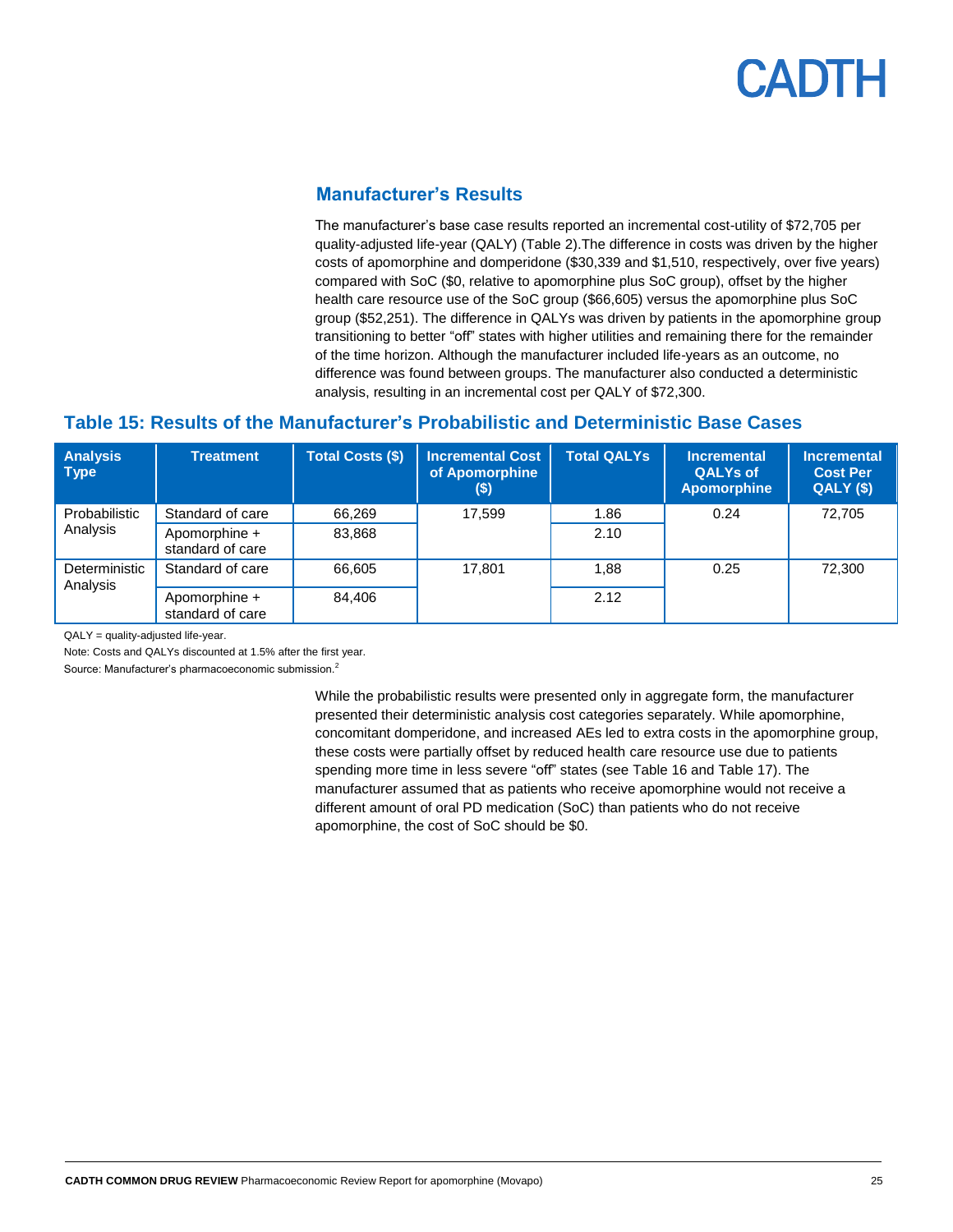

### <span id="page-25-0"></span>**Table 16: Cost Results of Manufacturer's Base Case Deterministic Analysis by Treatment Group**

| Treatment                                               | <b>Discounted Costs</b> |                  |                                      |                            |                        |  |
|---------------------------------------------------------|-------------------------|------------------|--------------------------------------|----------------------------|------------------------|--|
|                                                         | Apomorphine (\$)        | Other Drugs (\$) | <b>Health Care</b><br>Resources (\$) | <b>Adverse Events (\$)</b> | <b>Total Cost (\$)</b> |  |
| SoC                                                     | 0                       |                  | 66,605                               | 0                          | 66,605                 |  |
| Apomorphine + SoC                                       | 30,339                  | $1,510^{a}$      | 52.251                               | 305                        | 84,406                 |  |
| <b>Incremental Cost</b><br>(Apomorphine + SoC -<br>SoC) | 30,339                  | $1,510^{a}$      | $-14.354$                            | 305                        | 17,801                 |  |

QALY = quality-adjusted life-year; SoC = standard of care.

Note: Costs and QALYs discounted at 1.5% after the first year. a Cost of antiemetic.

Source: Manufacturer's pharmacoeconomic submission.<sup>2</sup>

### <span id="page-25-1"></span>**Table 17: QALY Accrual in Manufacturer's Base Case Deterministic Analysis by Treatment Group**

| <b>Treatment</b>                                         | <b>QALYs Gained Per Health State</b> |          |           |          |            |                    |  |
|----------------------------------------------------------|--------------------------------------|----------|-----------|----------|------------|--------------------|--|
|                                                          | "Off" I                              | "Off" II | "Off" III | "Off" IV | <b>AEs</b> | <b>Total QALYs</b> |  |
| <b>SoC</b>                                               | 0.50                                 | 1.12     | 0.25      | 0        | 0          | 1.88               |  |
| Apomorphine + SoC                                        | 1.61                                 | 0.51     | 0.03      | 0        | $-0.02$    | 2.12               |  |
| <b>Incremental QALYs</b><br>(Apomorphine + SoC -<br>SoC) | 1.11                                 | $-0.62$  | $-0.23$   | 0        | $-0.02$    | 0.25               |  |

AE = adverse event; QALY = quality-adjusted life-year; SoC = standard of care.

Costs and QALYs discounted at 1.5% after the first year.

Source: Manufacturer's pharmacoeconomic submission.<sup>2</sup>

At a willingness to pay (WTP) threshold of \$50,000 per QALY, the probability of apomorphine plus SoC being cost-effective compared with SoC alone is 27%, while at a WTP of \$100,000, the probability of being cost-effective is 67%.

The manufacturer conducted probabilistic scenario analyses varying the time horizon, discount rate, relative effectiveness of apomorphine in terms of percentage reduction in time spent in "off" state, and apomorphine dose. The model was most sensitive to changes in the efficacy of apomorphine as well as the dosage used per day. Varying the reduction in time spent in an "off" state from 58% to 33% led to an incremental cost-utility ratio (ICUR) range of \$52,302 to \$128,718 per QALY, while varying the apomorphine dose per day from 9 mg to 15 mg led to an ICUR range of \$38,779 to \$97,470 per QALY.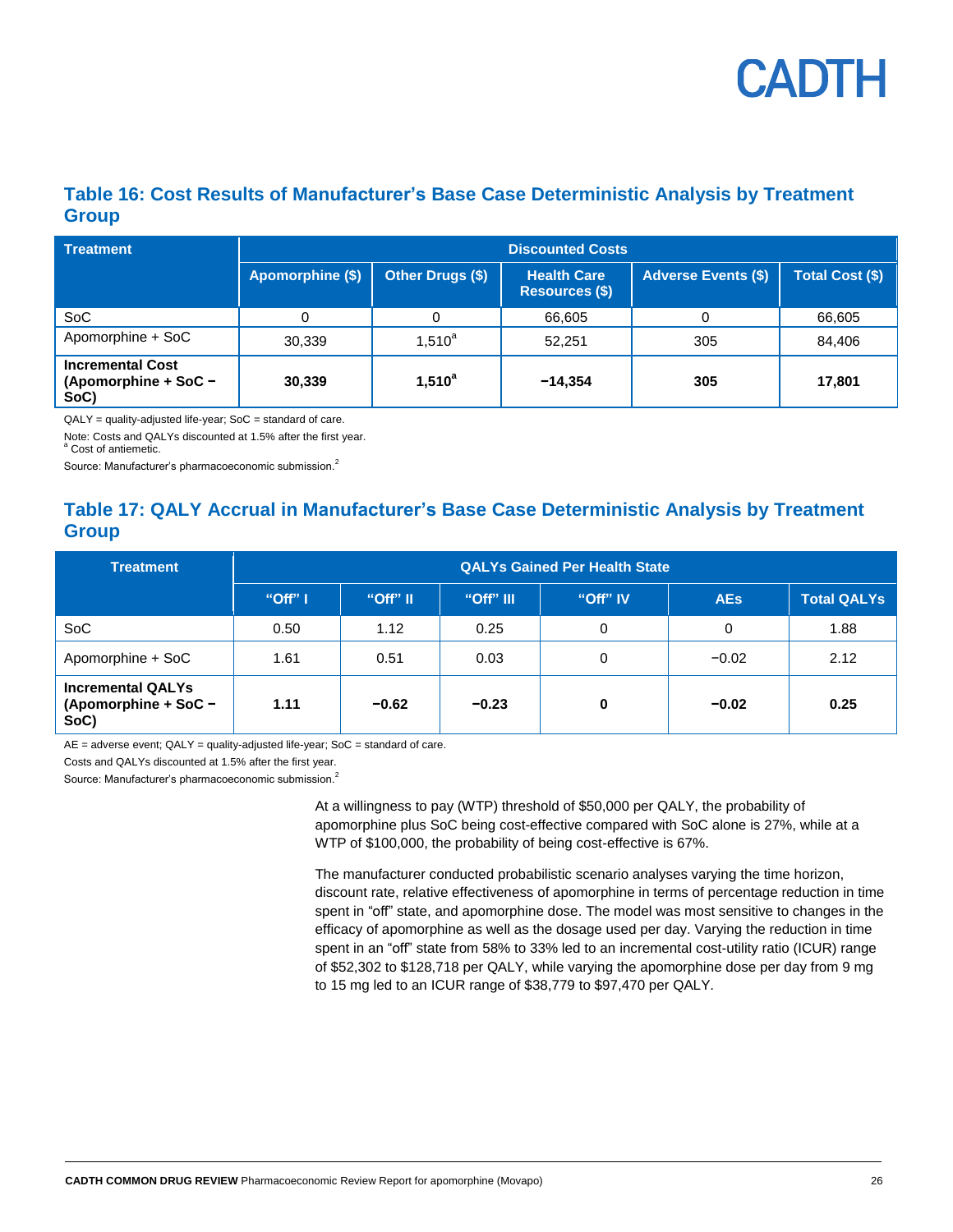

#### **CADTH Common Drug Review Reanalyses**

In order to address the limitations identified in the manufacturer's model, the CADTH Common Drug Review (CDR) conducted a series of reanalyses where possible.

*"Off" time reduction*: The 46% reduction in "off" time reported in Deleu et al. (2004) 3 for intermittent subcutaneous apomorphine injections is an informal "synopsis" result conducted with unspecified methodology that does not appear to account for the heterogeneity of study designs nor patient populations and as such is highly uncertain. The best available evidence regarding "off" time reduction is therefore from Dewey et al. (2001), <sup>6,7</sup> which reported a change from baseline mean of 1.7 hours when the mean was used (a 29% reduction from the baseline 5.86 hours) and 2.0 hours when the median was used (34% reduction). As a baseline median time spent in "off" was not reported, CDR reviewers considered the 1.7 hour reduction from baseline mean to end point mean to be the most appropriate measure. A 29% reduction in time spent in the "off" state yielded an incremental cost-utility of \$161,502 per QALY [\(Table 18\)](#page-27-0).

*Disease progression*: Despite the chronic and progressive nature of PD, the manufacturer's model assumed that patients would progress in neither H&Y stage nor in "off" state over the five-year time horizon. CDR reviewers and the CDR clinical expert considered this inappropriate. While the model was not designed to allow for change in H&Y stage over time, it was possible to include transitions between "off" states as was done in Walter and Odin (2015),<sup>4</sup> a model designed to find the cost-effectiveness of continuous subcutaneous apomorphine. Like Walter and Odin, CDR reviewers assumed that the benefit of apomorphine would be a delay in disease progression (in terms of time spent in "off" state) due to improvement in the first cycle, with patients transitioning to worsening "off" states thereafter as time progressed, at the same rates as SoC. Converting the six-month cycle transition probabilities ivaluen value Walter and Odin to year-long cycle transition probabilities using the tool described in Chhatwal et al. (2016)<sup>19</sup> yielded an incremental costutility of \$94,791 [\(Table 18\)](#page-27-0).

Apomorphine dose: While Deleu et al. (2004)<sup>3</sup> reported a synopsis dose of 12.5 mg per day of apomorphine, the product monograph specifies that an opened pen should not be used after 48 hours and that excess medication should be discarded. CDR reviewers therefore consider the use (including wastage) of 15 mg per day of apomorphine to be appropriate. The manufacturer's sensitivity analysis using 15 mg per day of apomorphine yielded an ICUR of \$97,470 per QALY. If patients require 20 mg per day for multiple days, the incremental cost of treatment will increase, which will increase the estimated ICUR (assuming no impact on clinical benefit).

*CDR Base Case*: CDR reviewers therefore combined the above factors ("off" time reduction, disease progression, and dose) into the CDR base case, which resulted in an incremental cost of \$29,260, an incremental QALY of 0.12, and an ICUR of \$242,004 per QALY.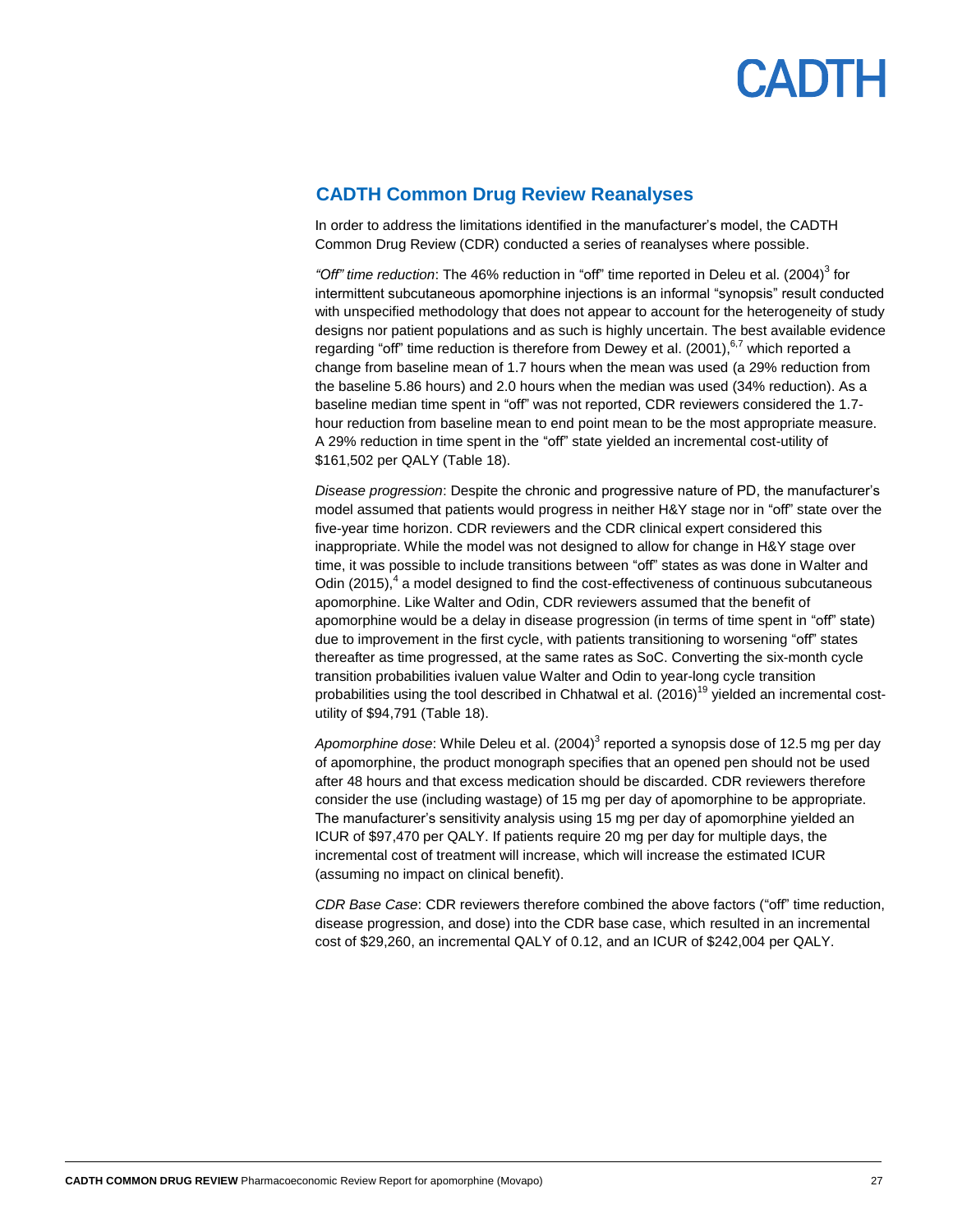### <span id="page-27-0"></span>**Table 18: CDR Reanalyses Exploring Limitations**

| <b>Description</b>                                                                                         | <b>Manufacturer's</b><br><b>Base Case-Value</b>          | <b>CDR</b> value                                                                                                                                                                           | <b>Incremental</b><br>$Cost($ \$) | <b>Incremental</b><br><b>QALYs</b> | $ICUR($ \$) |  |  |  |
|------------------------------------------------------------------------------------------------------------|----------------------------------------------------------|--------------------------------------------------------------------------------------------------------------------------------------------------------------------------------------------|-----------------------------------|------------------------------------|-------------|--|--|--|
| Manufacturer's<br>base case                                                                                | Reference                                                |                                                                                                                                                                                            | 17,599                            | 0.24                               | 72,705      |  |  |  |
| "Off" time<br>reduction from<br>Dewey et al.<br>(mean)                                                     | 46%                                                      | 29%                                                                                                                                                                                        | 22,225                            | 0.14                               | 161,502     |  |  |  |
| "Off" time<br>reduction from<br>Dewey et al.<br>(median)                                                   | 46%                                                      | 34%                                                                                                                                                                                        | 20,775                            | 0.17                               | 122,704     |  |  |  |
| <b>Disease</b><br>progression; "off"<br>transitions derived<br>from Walter and<br>Odin (2015) <sup>4</sup> | No transitions after<br>first cycle                      | After first cycle, same in<br>both groups: <sup>a</sup><br>"Off" I to II: 0.2285<br>"Off" I to III: 0.0094<br>"Off" II to III: 0.1393<br>"Off" II to IV: 0.0032<br>"Off" III to IV: 0.0842 | 18,781                            | 0.20                               | 94,791      |  |  |  |
| <b>CDR Base-Case Analysis</b>                                                                              |                                                          |                                                                                                                                                                                            |                                   |                                    |             |  |  |  |
| CDR base case                                                                                              | 46% "off" reduction<br>No progression<br>12.5 mg per day | 29% "off" reduction<br>Walter and Odin<br>progression<br>15 mg per day                                                                                                                     | 29,260                            | 0.12                               | 242,004     |  |  |  |

CDR = CADTH Common Drug Review; ICUR = incremental cost-utility ratio; QALY = quality-adjusted life-year.

<sup>a</sup> Walter and Odin (2015)<sup>4</sup> transition probabilities converted from 6 months to 1 year using the Eigen decomposition tool described in Chhatwal et al. (2016).<sup>19</sup>

At WTP thresholds of \$50,000 or \$100,000 per QALY, the probability of intermittent apomorphine being cost-effective compared with SoC alone is zero, while the probability at a WTP of \$200,000 is 30%.

CDR reviewers also conducted a series of exploratory analyses on the CDR base case to assess the impact of patient entry age, time horizon, "off" state progression halved in the apomorphine group, AE prevalence, removing diagnostic scans but including nursing visits to resource use, waking time, excluding the cost of antiemetics, mortality relative risk, "off" state utilities from Walter and Odin (2015),<sup>4</sup> updating hospitalization costs to 2015-2016 data, and the assumption that patients are at an H&Y stage of 4 rather than 3.6 (se[e Table](#page-28-0)  [19\)](#page-28-0).

The model was most sensitive to the assumption of slowed progression to more severe "off" states with apomorphine use; halving the rate at which patients using apomorphine transitioned to more severe "off" states compared with those on SoC alone (as was shown in Lowin et al.  $[2011]$ <sup>5</sup> when levodopa/carbidopa intestinal gel and deep brain stimulation were compared with SoC) led to an ICUR of \$143,196.

The CDR base case uses a five-year time horizon, as it is unlikely that apomorphine will be used for longer than five years. However, should apomorphine be used for longer than five years, the ICUR increases; a 10-year time horizon led to an ICUR of \$269,810 per QALY. Additionally, the downstream effects of apomorphine on the timing of subsequent therapies such as deep brain stimulation or levodopa/carbidopa intestinal gel are not possible to explore within the model.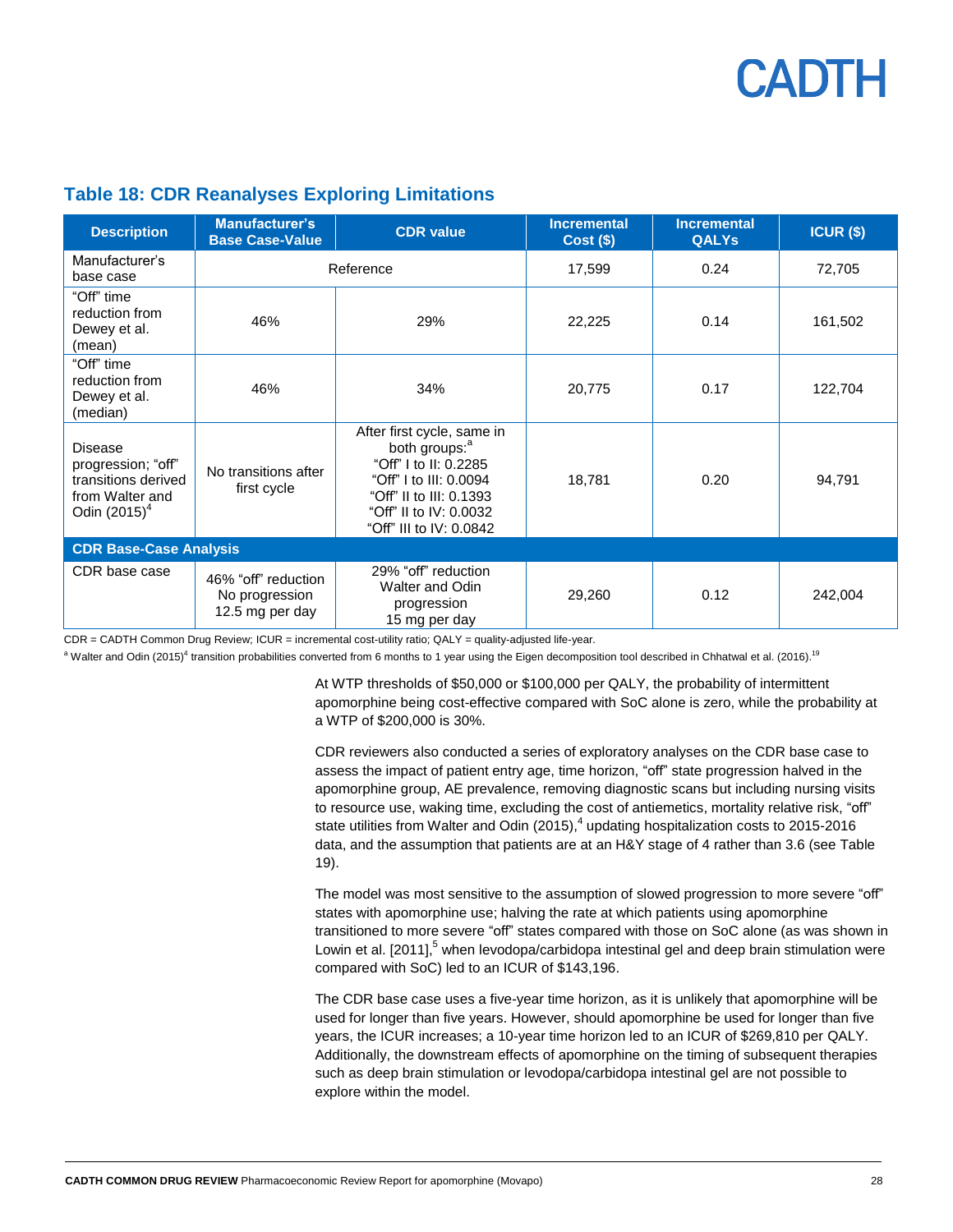| <b>Description</b>                                                                                | <b>CDR Base-Case</b><br><b>Value</b>                                                                                                                                                       | <b>CDR Reanalysis Value</b>                                                                                                                                                                                       | <b>Incremental</b><br><b>Cost (\$)</b> | <b>Incremental</b><br><b>QALYs</b> | $ICUR($ \$)        |
|---------------------------------------------------------------------------------------------------|--------------------------------------------------------------------------------------------------------------------------------------------------------------------------------------------|-------------------------------------------------------------------------------------------------------------------------------------------------------------------------------------------------------------------|----------------------------------------|------------------------------------|--------------------|
| <b>CDR</b> base case                                                                              | Reference                                                                                                                                                                                  |                                                                                                                                                                                                                   | 29,260                                 | 0.12                               | 242,004            |
| Patient entry age                                                                                 | 60 years                                                                                                                                                                                   | 65 years<br>70 years                                                                                                                                                                                              | 29.248<br>26,891                       | 0.12<br>0.11                       | 245.827<br>254,726 |
| Time horizon                                                                                      | 5 years                                                                                                                                                                                    | 10 years<br>25 years                                                                                                                                                                                              | 53,330<br>87,445                       | 0.20<br>0.25                       | 269,810<br>351,089 |
| <b>Efficacy as per</b><br>Deleu et al.<br>synopsis $3$                                            | 29%                                                                                                                                                                                        | 46%                                                                                                                                                                                                               | 24,624                                 | 0.20                               | 120,241            |
| Average daily<br>dose from Deleu<br>et al. (no<br>wastage $)^3$                                   | 15 mg per day                                                                                                                                                                              | 12.5 mg per day                                                                                                                                                                                                   | 23,363                                 | 0.12                               | 195,871            |
| <b>Disease</b><br>progression;<br>"off" transitions<br>derived from<br>Lowin et al.<br>$(2011)^5$ | After first cycle, same<br>in both groups: <sup>a</sup><br>"Off" I to II: 0.2285<br>"Off" I to III: 0.0094<br>"Off" II to III: 0.1393<br>"Off" II to IV: 0.0032<br>"Off" III to IV: 0.0842 | SoC group same as<br>base case, apomorphine<br>transitions halved: <sup>a</sup><br>"Off" I to II: 0.1206<br>"Off" I to III: 0.0023<br>"Off" II to III: 0.0718<br>"Off" II to IV: 0.0008<br>"Off" III to IV: 0.021 | 25,472                                 | 0.18                               | 143,196            |
| <b>AE</b> prevalence                                                                              | As manufacturer's                                                                                                                                                                          | Doubled<br>Zero                                                                                                                                                                                                   | 29,550<br>28,876                       | 0.10<br>0.14                       | 295,086<br>211,963 |
| <b>Health care</b><br>resource use                                                                | As manufacturer's                                                                                                                                                                          | MRI and CT scans not<br>included, nursing visit as<br>per Findley et al. <sup>9</sup>                                                                                                                             | 29,257                                 | 0.12                               | 246,076            |
| Base time awake                                                                                   | 16 hours                                                                                                                                                                                   | 14 hours<br>18 hours                                                                                                                                                                                              | 27,566<br>30,733                       | 0.14<br>0.11                       | 202,264<br>282,529 |
| <b>Cost antiemetics</b>                                                                           | \$0.054                                                                                                                                                                                    | \$0                                                                                                                                                                                                               | 27,725                                 | 0.12                               | 233,838            |
| <b>Mortality RR</b><br>based on H&Y 4                                                             | 3.858                                                                                                                                                                                      | 4.99                                                                                                                                                                                                              | 28,891                                 | 0.12                               | 250,342            |
| <b>Utilities derived</b><br>from Walter and<br>Odin                                               | "Off" I: 0.489<br>"Off" II: 0.401<br>"Off" III: 0.313<br>"Off" IV: 0.225                                                                                                                   | "Off" I: 0.587<br>"Off" II: 0.0.507<br>"Off" III: 0.426<br>"Off" IV: 0.346                                                                                                                                        | 29,269                                 | 0.11                               | 278,086            |
| Hospitalization<br>costs                                                                          | OCCI 2011-2012<br>\$17,893 (SD, \$1,789)                                                                                                                                                   | OCCI 2015-2016<br>\$15,521 (SD, \$23,656)                                                                                                                                                                         | 30,399                                 | 0.12                               | 253,970            |
| Utilities, health<br>care resource<br>use, mortality<br>based on H&Y 4                            | $H&Y = 3.6$                                                                                                                                                                                | $H&Y = 4.0$                                                                                                                                                                                                       | 24,516                                 | 0.12                               | 297,633            |

### <span id="page-28-0"></span>**Table 19: CDR Exploratory Reanalyses**

AE = adverse event; CDR = CADTH Common Drug Review; CT = computed tomography; H&Y = Hoehn and Yahr; ICUR = incremental cost-utility ratio; MRI = magnetic resonance imaging; QALY = quality-adjusted life-year; RR = relative risk; SD = standard deviation.

a "Off"-state transition probabilities were halved for the apomorphine group, and then both sets were converted from 6 months to 1 year using Eigen decomposition tool described in Chhatwal et al. (2016).<sup>19</sup>